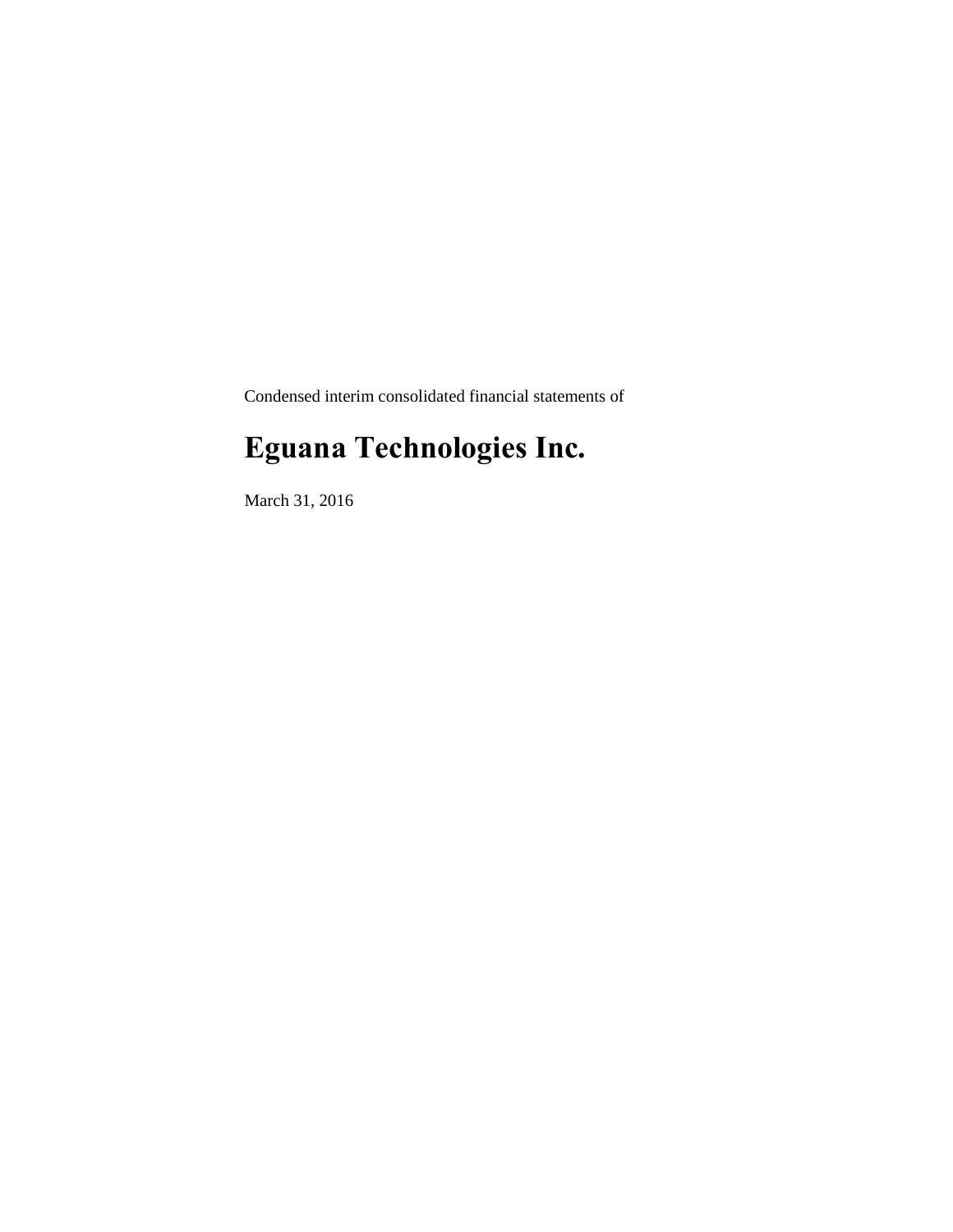March 31, 2016

### Table of contents

| Unaudited condensed interim consolidated statements of loss and comprehensive loss 3 |  |
|--------------------------------------------------------------------------------------|--|
|                                                                                      |  |
|                                                                                      |  |
|                                                                                      |  |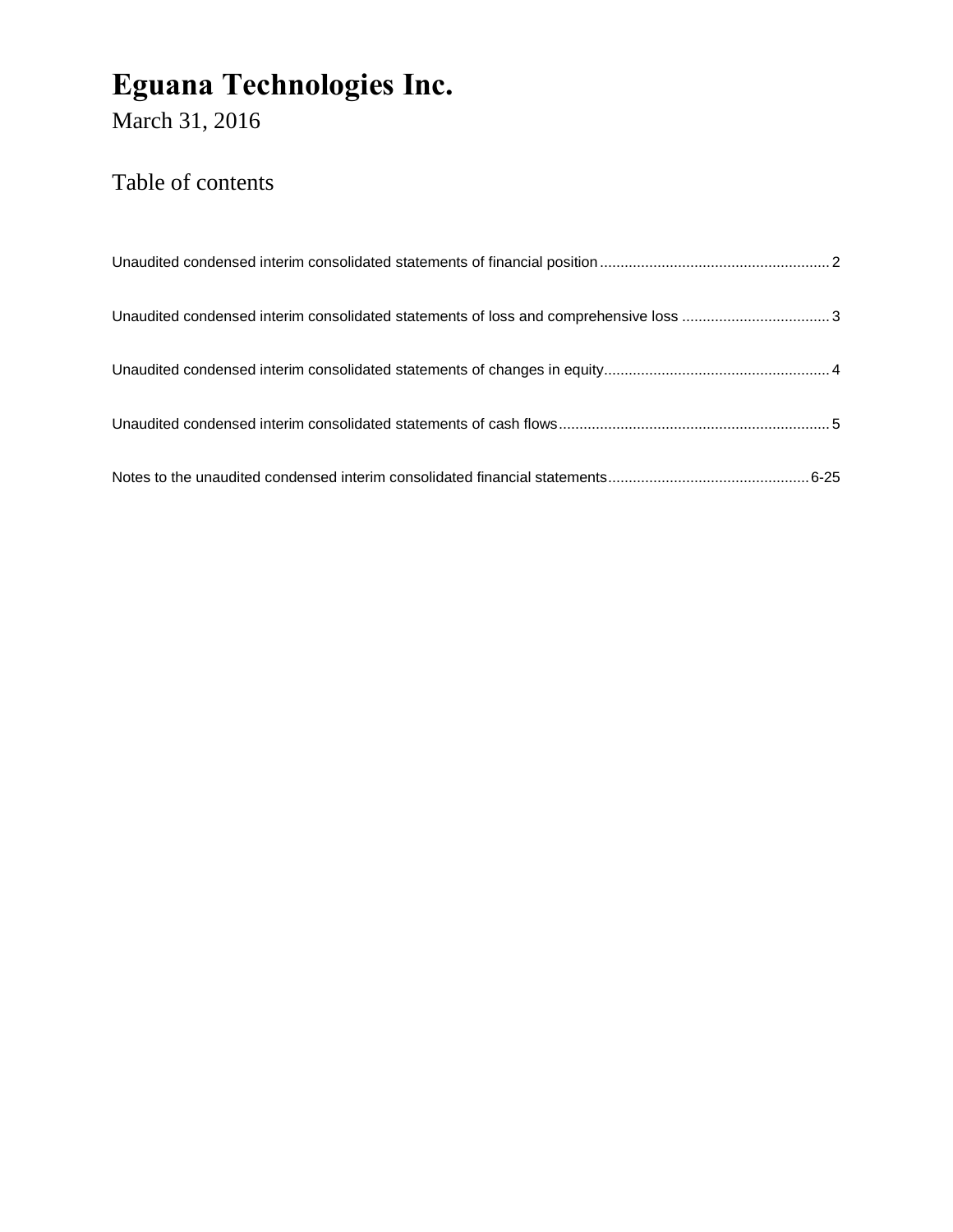Condensed interim consolidated statements of financial position

Stated in Canadian dollars Unaudited

|                                               |                |                | Recast         |
|-----------------------------------------------|----------------|----------------|----------------|
|                                               |                |                | Note 25        |
|                                               |                | March 31,      | September 30,  |
|                                               | <b>Note</b>    | 2016           | 2015           |
|                                               |                | \$             | \$             |
| Assets                                        |                |                |                |
| Current:                                      |                |                |                |
| Cash                                          |                | 101,548        | 2,502,459      |
| Cash held in trust                            |                |                | 903,818        |
| Accounts receivable and advances              |                | 389,182        | 204,665        |
| Inventory                                     | 3              | 814,608        | 376,646        |
| Other assets - current portion                |                |                | 118,100        |
| Prepaid expenses and deposits                 |                | 114,162        | 200,973        |
|                                               |                | 1,419,499      | 4,306,661      |
| Non-current:                                  |                |                |                |
| Other assets                                  |                |                | 191,601        |
| Development costs                             |                | 3              | 3              |
| Capital assets                                | 4              | 333,807        | 377,550        |
|                                               |                | 1,753,309      | 4,875,815      |
| <b>Liabilities</b>                            |                |                |                |
| Current:                                      |                |                |                |
| Accounts payable and accrued liabilities      |                | 3,791,450      | 3,364,843      |
| Provisions                                    |                | 248,994        | 248,870        |
| Bank debt                                     | 5              |                | 1,460,855      |
| Deferred revenue                              |                | 95,190         | 110,321        |
| Energy Northwest obligation - current portion | 6              | 145,600        | 177,243        |
| Government grant obligation - current portion | $\overline{7}$ | 30,296         | 64,363         |
| Debentures - current portion                  | 8              | 872,494        | 773,588        |
| Other liabilities - current portion           | 9              | 52,530         | 61,311         |
|                                               |                | 5,236,553      | 6,261,394      |
| Non-current:                                  |                |                |                |
| Deferred lease inducement                     |                | 31,200         | 39,000         |
| Debentures                                    | 8              | 840,530        | 1,147,398      |
| Other liabilities                             | 9              | 619,552        | 642,958        |
|                                               |                | 6,727,835      | 8,090,750      |
| Shareholders' equity (deficiency)             |                |                |                |
| Common shares                                 | 10             | 33,344,814     | 32,681,242     |
| <b>Preferred shares</b>                       | 11             | 1              | 1              |
| Warrants                                      | 13             | 937,386        | 1,795,774      |
| Contributed surplus                           | 14             | 8,790,650      | 7,840,675      |
| Foreign currency translation reserve          |                | (123, 451)     | (128, 834)     |
| <b>Deficit</b>                                |                | (47, 923, 926) | (45, 403, 793) |
|                                               |                | (4,974,526)    | (3,214,935)    |
|                                               |                | 1,753,309      | 4,875,815      |

*Going concern (Note 2(b)), Commitments (Note 21) and Subsequent events (Note 24)*

*The accompanying notes are an integral part of these condensed interim consolidated financial statements*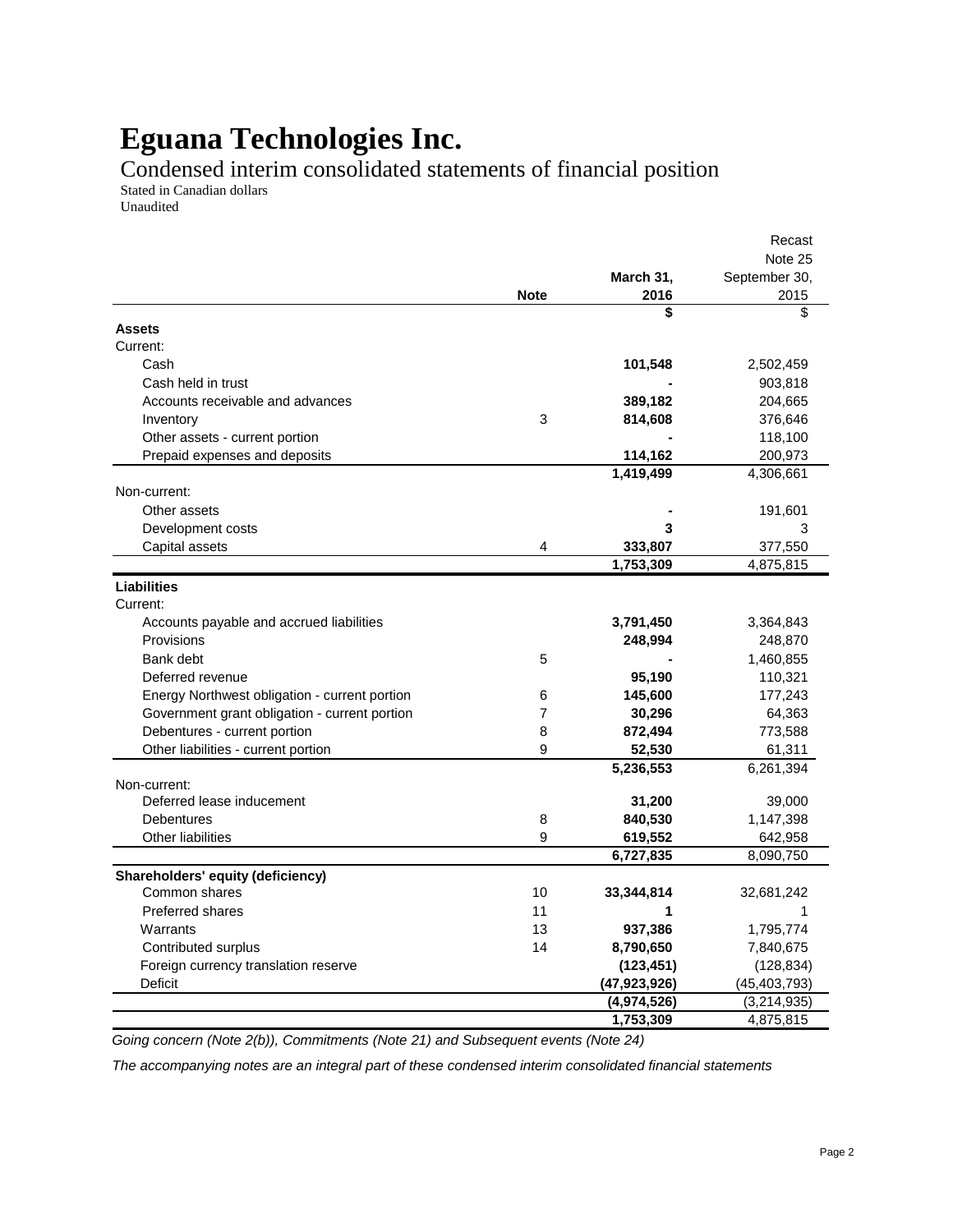Condensed interim consolidated statements of loss and comprehensive loss For the three month and six month periods ended March 31,

Stated in Canadian dollars Unaudited

|                                             | Three months ended |               | <b>Six months ended</b> |             |               |
|---------------------------------------------|--------------------|---------------|-------------------------|-------------|---------------|
|                                             | <b>Note</b>        | 2016          | 2015                    | 2016        | 2015          |
|                                             |                    | \$            | \$                      | \$          | \$            |
| Sales                                       |                    | 176,272       | 1,545,575               | 404,648     | 3,087,080     |
| Cost of goods sold                          |                    | 160,154       | 1,917,554               | 461,443     | 3,495,150     |
| Gross margin                                |                    | 16,118        | (371, 979)              | (56, 795)   | (408, 070)    |
| <b>Expenses</b>                             |                    |               |                         |             |               |
| General and administrative                  | 17, 19             | 363,030       | 389,225                 | 825,793     | 908,059       |
| Operations                                  | 17                 | 104,602       | 149,705                 | 228,805     | 352,949       |
| Product research and development            | 17                 | 230,127       | 232,277                 | 366,134     | 371,704       |
| Selling and marketing                       |                    | 208,090       | 91,100                  | 437,484     | 252,308       |
|                                             |                    | 905,848       | 862,306                 | 1,858,215   | 1,885,019     |
| Loss before undernoted items                |                    | (889, 730)    | (1,234,285)             | (1,915,010) | (2, 293, 089) |
| Financing costs                             | 18                 | (431, 998)    | (174, 341)              | (586, 942)  | (612, 041)    |
| Loss on debentures                          | 8                  |               | 78,132                  | (18, 433)   | 78,132        |
| Other income                                |                    | 246           | 2,208                   | 251         | 2,570         |
| <b>Net loss</b>                             |                    | (1,321,482)   | (1,328,286)             | (2,520,134) | (2,824,428)   |
| Foreign currency adjustment to equity       |                    | (10, 918)     | 22,268                  | (5, 383)    | 28,099        |
| <b>Total comprehensive loss</b>             |                    | (1, 332, 400) | (1,306,018)             | (2,525,517) | (2,796,329)   |
| Loss per common share                       |                    |               |                         |             |               |
| Basic and diluted                           |                    | (0.01)        | (0.02)                  | (0.02)      | (0.04)        |
| Weighted average number of<br>common shares |                    |               |                         |             |               |
| Basic and diluted                           | 10                 | 151,749,540   | 64,879,693              | 151,749,540 | 64,879,693    |

*The accompanying notes are an integral part of these condensed interim consolidated financial statements.*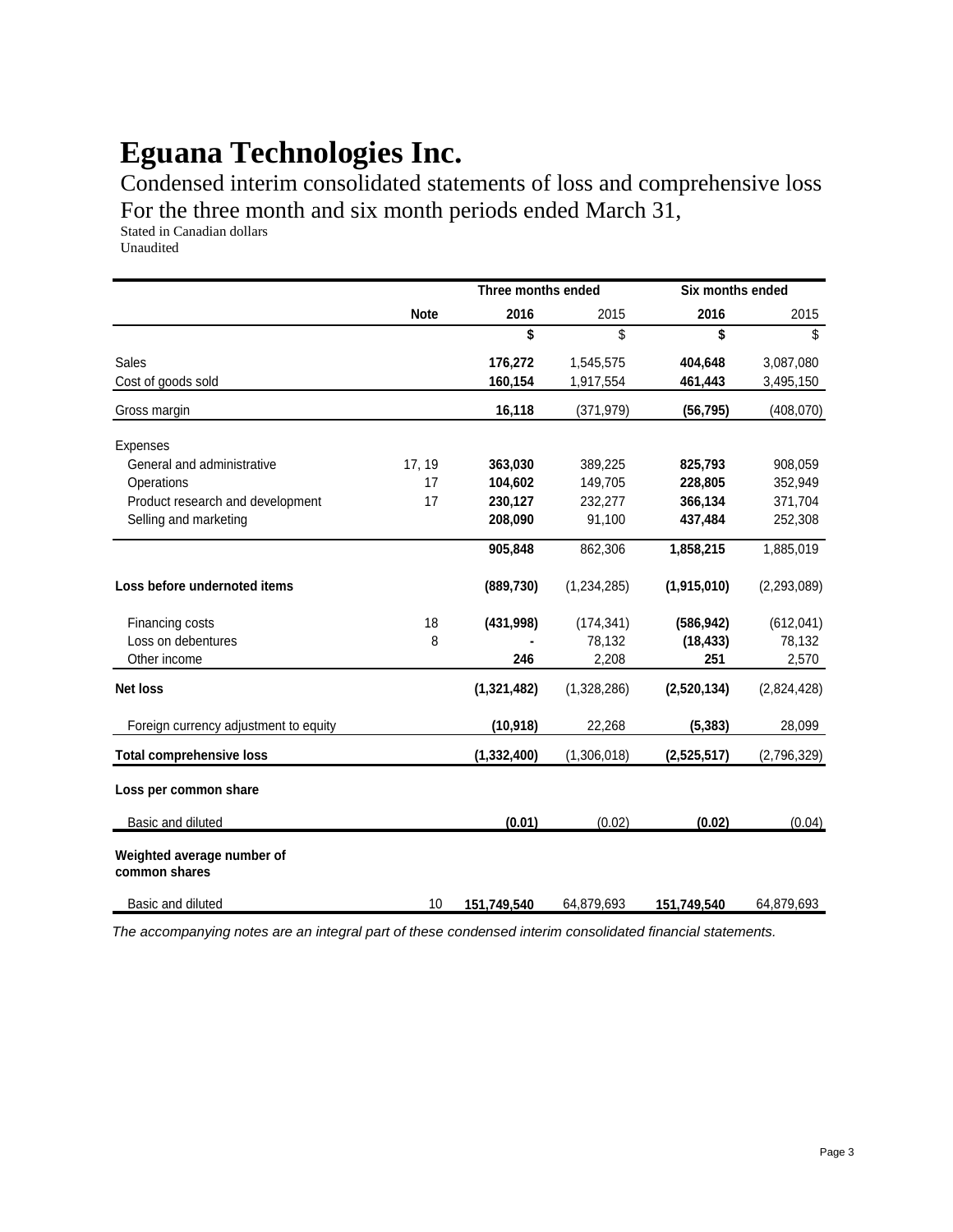Condensed interim consolidated statements of change in equity

For the three month and six month periods ended March 31,

Stated in Canadian dollars

Unaudited

|                                |              |                  |                    |            |                | Foreign                 |             |
|--------------------------------|--------------|------------------|--------------------|------------|----------------|-------------------------|-------------|
|                                | <b>Share</b> | <b>Preferred</b> | <b>Contributed</b> |            |                | currency<br>translation |             |
|                                | Capital      | <b>Shares</b>    | <b>Surplus</b>     | Warrants   | <b>Deficit</b> | reserve                 | Total       |
|                                | \$           | \$               | \$                 | \$         | \$             | \$                      | \$          |
| Balance, October 1, 2015       | 32,681,242   |                  | 7,840,675          | 1,795,774  | (45, 403, 793) | (128, 834)              | (3,214,935) |
| Loss for the period            |              |                  |                    |            | (2,520,134)    |                         | (2,520,134) |
| Other comprehensive gain(loss) |              |                  |                    |            |                | 5,383                   | 5,383       |
| Issue of share capital         | 663,572      |                  |                    | 12,223     |                |                         | 675,795     |
| Warrants issued                |              |                  |                    | 43,852     |                |                         | 43,852      |
| Warrants expired               |              |                  | 914,463            | (914, 463) |                |                         |             |
| Share based payments           |              |                  | 35,512             |            |                |                         | 35,512      |
| Balance, March 31, 2016        | 33,344,814   |                  | 8,790,650          | 937,386    | (47, 923, 927) | (123, 451)              | (4,974,527) |
| Balance, October 1, 2014       | 11,003,187   | 10,190,861       | 7,717,069          | 1,177,008  | (36,614,985)   | (96,099)                | (6,622,959) |
| Loss for the period            |              |                  |                    |            | (2,824,428)    |                         | (2,824,428) |
| Other comprehensive gain(loss) |              |                  |                    |            |                | (28,099)                | (28,099)    |
| Issue of share capital         | 4,107,181    |                  |                    |            |                |                         | 4,107,181   |
| Conversion of preferred shares | 14,647,134   | (10, 190, 860)   |                    |            |                |                         | 4,456,274   |
| Warrants issued                |              |                  |                    | 396,416    |                |                         | 396,416     |
| Warrants expired               |              |                  | 65,331             | (65, 331)  |                |                         |             |
| Share based payments           |              |                  | 16,517             |            |                |                         | 16,517      |
| <b>Balance, March 31, 2015</b> | 29,757,502   | 1                | 7,798,917          | 1,508,093  | (39, 439, 413) | (124, 198)              | (499, 098)  |

*The accompany notes are an integral part of these unaudited condensed interim consolidated financial statements*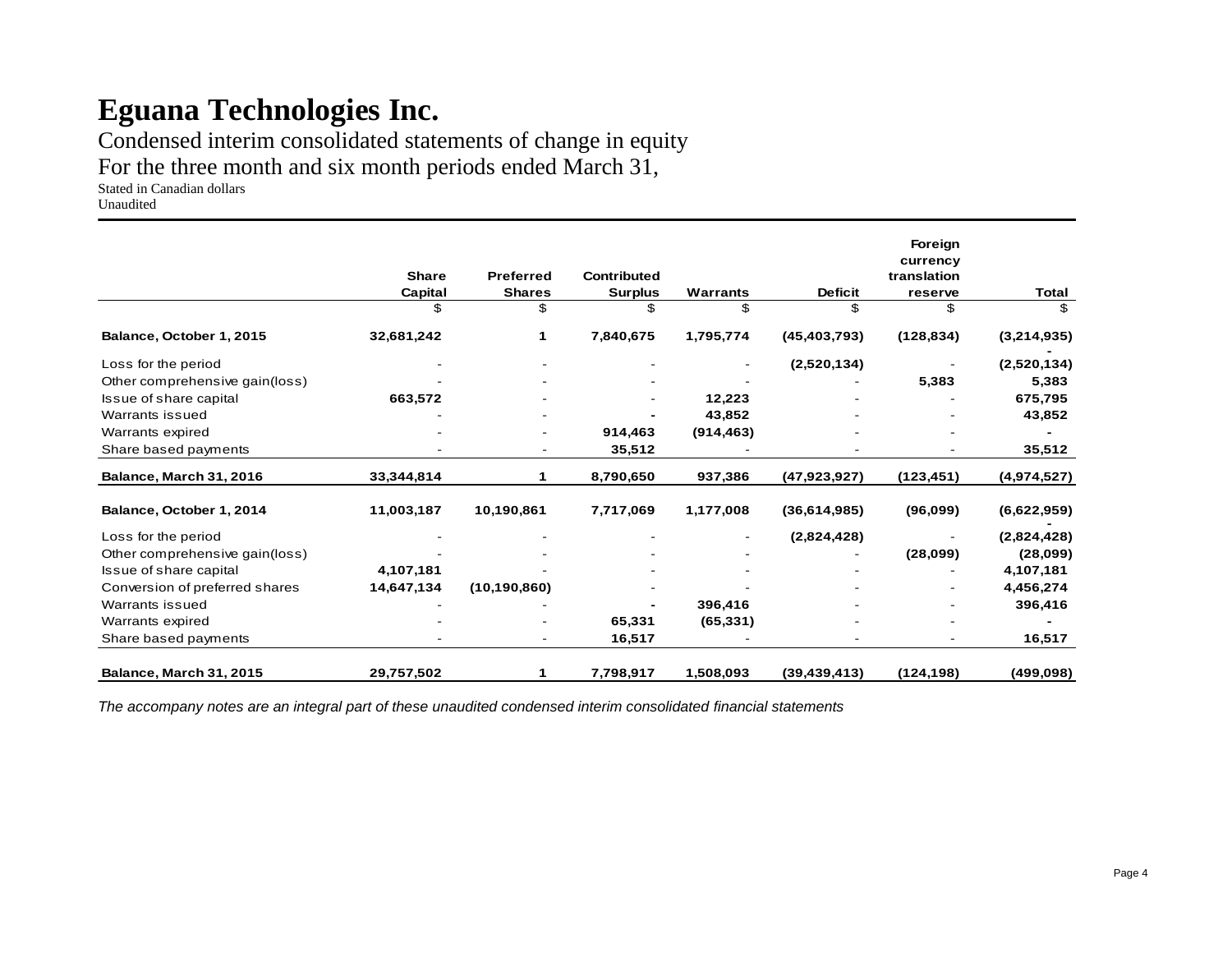Condensed interim consolidated statements of cash flows For the three month and six month periods ended March 31,

Stated in Canadian dollars Unaudited

|                                                             | Three months ended |               | Six months ended |               |
|-------------------------------------------------------------|--------------------|---------------|------------------|---------------|
| <b>Note</b>                                                 | 2016               | 2015          | 2016             | 2015          |
|                                                             | \$                 | \$            | \$               | \$            |
| <b>Operating activities</b>                                 |                    |               |                  |               |
| Net loss                                                    | (1,321,482)        | (1,328,286)   | (2,520,134)      | (2,824,428)   |
| Amortization of capital assets                              | 24,412             | 14,095        | 47,870           | 29,830        |
| Amortization of deferred lease inducement                   | (3,900)            | (3,900)       | (7,800)          | (7,800)       |
| Inventory (write up) write down                             | (30, 271)          |               | 34,050           |               |
| Share-based payments                                        |                    | 6,400         | 35,512           | 16,517        |
| Warranty provision                                          | 2,348              | 22,000        | 6,383            | 22,000        |
| Finance costs                                               | 432,001            | 174,341       | 586,945          | 612,041       |
| (Gain) loss on debentures and embedded derivatives          |                    | (78, 132)     | 18,433           | (78, 132)     |
| Investor relation expense                                   | 25,657             |               | 43,849           | 108,360       |
| Unrealized foreign exchange loss (gain)                     | (8, 270)           | 4,638         | (3, 444)         | 3,572         |
|                                                             | (879, 505)         | (1, 188, 844) | (1,758,336)      | (2, 118, 040) |
| Net change in non-cash working capital<br>20                | 167,487            | (362, 377)    | (162, 730)       | (275, 538)    |
| Cash flow used in operating activities                      | (712, 018)         | (1,551,221)   | (1,921,066)      | (2,393,578)   |
| <b>Financing activities</b>                                 |                    |               |                  |               |
| Bank debt                                                   |                    | 55,252        | (1,460,855)      | (899, 852)    |
| Proceeds from common shares                                 |                    |               |                  | 4,817,371     |
| Proceeds from limited partnership units                     |                    |               | 747,000          | 314,000       |
| Cost of issuing common shares and limited partnership units | (22, 354)          | (316, 427)    | (71, 205)        | (736, 134)    |
| Repayment of government contribution                        | (19,500)           | (19,500)      | (39,000)         | (37,000)      |
| Repayment of debentures                                     | (198, 333)         | (62, 833)     | (392, 833)       | (407, 833)    |
| Repayment of other liabilities                              | (62, 322)          |               | (118, 962)       |               |
| Cash financing costs paid                                   | (20, 224)          | (70,660)      | (43, 684)        | (131, 450)    |
| Cash flow from financing activities                         | (322, 733)         | (414, 168)    | (1, 379, 539)    | 2,919,102     |
|                                                             |                    |               |                  |               |
| <b>Investing activities</b>                                 |                    |               |                  |               |
| Capital asset additions                                     |                    | (18, 249)     | (4, 124)         | (164, 330)    |
| Cash flow used in investing activities                      |                    | (18, 249)     | (4, 124)         | (164, 330)    |
|                                                             |                    |               |                  |               |
| Foreign exchange on cash held in foreign                    |                    | (5,581)       |                  | (4, 560)      |
| operations                                                  |                    |               |                  |               |
| Net change in cash                                          | (1,034,751)        | (1,989,219)   | (3, 304, 729)    | 356,634       |
| Cash, beginning of period                                   | 1,136,299          | 2,401,813     | 3,406,277        | 55,960        |
| Cash, end of period                                         | 101,548            | 412,594       | 101,548          | 412,594       |

*The accompanying notes are an integral part of these condensed interim consolidated financial statements.*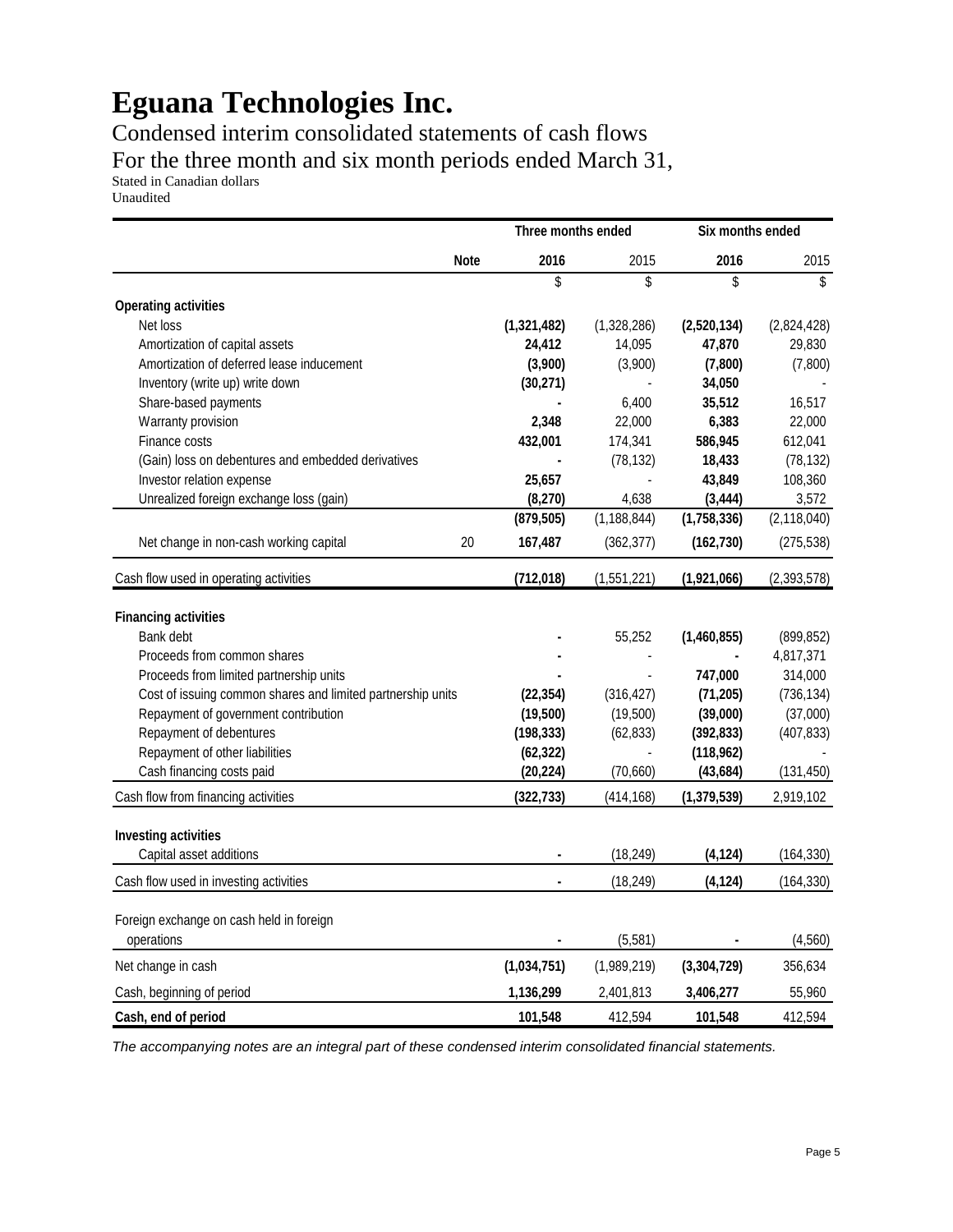Notes to the condensed interim consolidated financial statements March 31, 2016 Stated in Canadian dollars Unaudited

#### **1. Description of the business**

Eguana Technologies Inc. ("Eguana", or the "Company"), incorporated under the Business Corporations Act of Alberta, develops and manufactures advanced power inverters for the emerging alternative and renewable energy industry - solar photovoltaic ("PV") systems, small wind turbines, fuel cells and all forms of energy storage. The Company is a publicly traded company headquartered at Unit 3, 6143 –  $4<sup>th</sup>$  Street SE, Calgary, Alberta, Canada and its shares trade on the Toronto Stock Exchange Venture Exchange "TSX-V" under the symbol "EGT".

On October 29, 2013, the shareholders of the Company approved a change of name of the Company to Eguana Technologies Inc. from Sustainable Energy Technologies Ltd.

#### **2. Basis of preparation**

#### **(a) Statement of compliance**

These unaudited condensed interim consolidated financial statements ("the financial statements") were prepared by management in accordance with International Accounting Standard ("IAS") 34, "Interim Financial Reporting" using accounting policies consistent with International Financial Reporting Standards (" IFRS"), as issued by the International Accounting Standards Board (" IASB").

The financial statements do not comprise all the information required for annual audited consolidated financial statements and therefore should be read in conjunction with the annual audited consolidated financial statements for the year ended September 30, 2015, which were prepared in accordance with IFRS. These unaudited condensed interim financial statements follow the same accounting policies as outlined in Notes 2 and 4 of the audited consolidated financial statements for the year ended September 30, 2015.

The preparation of financial statements requires the use of certain critical accounting estimates. It also requires management to exercise judgment in applying the Company's accounting policies. The areas involving a higher degree of judgment or complexity, or areas where assumptions and estimates are significant to the financial statements are consistent with those disclosed in Note 2 of the September 30, 2015 audit consolidated financial statements.

These financial statements were approved and authorized for issuance by the Board of Directors of Company on May 30, 2016.

### **(b) Going concern**

The condensed interim consolidated financial statements were prepared on a going concern basis. The going concern basis of accounting assumes that the Company will continue its operations for the foreseeable future and will be able to realize its assets and discharge its liabilities and commitments in the normal course of business.

At March 31, 2016, the Company had not achieved profitable operations since its inception and had an accumulated a deficit of \$47,923,926 (2015 - \$39,439,413) and recognized a cash flow deficiency from operations for the six month period ended March 31, 2016 of \$1,921,066 (2015 - \$2,393,578). Whether and when the Company can attain profitability and positive cash flows from operations is uncertain. The lack of profitable operations and cash flow deficiency may cast significant doubt on the Company's ability to continue as a going concern.

The Company currently has a working capital deficit of \$3,817,053 (2015 - \$1,954,733).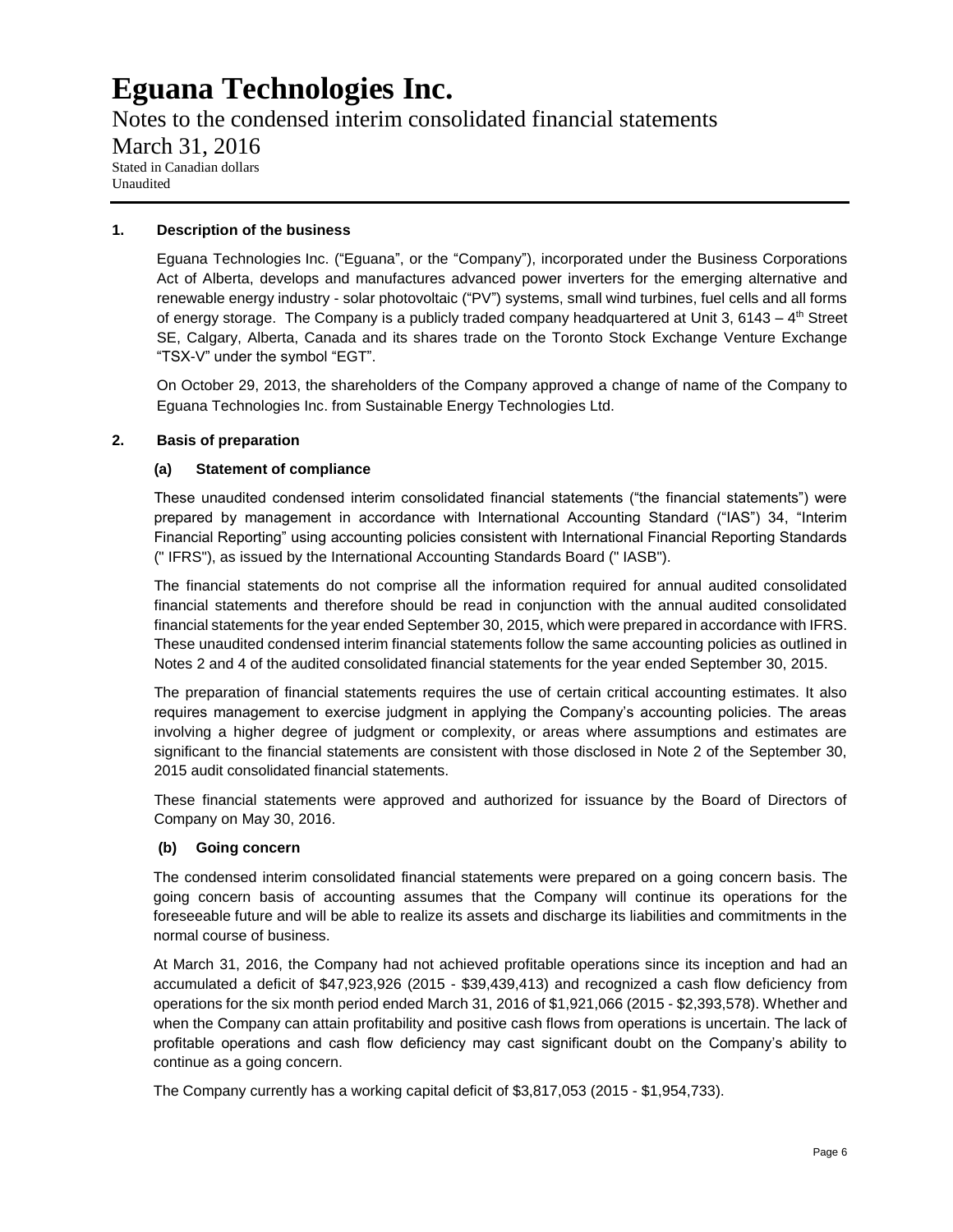Notes to the condensed interim consolidated financial statements March 31, 2016 Stated in Canadian dollars Unaudited

### **2. Basis of preparation (continued)**

### **(b) Going concern (continued)**

The ability to continue as a going concern is dependent on completing equity or debt financings and generating profitable operations in the future in order to meet liabilities as they come due and enable the Company to continue operations. The ability to continue as a going concern may be adversely impacted by the loss of customers and falling sales per customer. To address its financing requirements, the Company may seek financing through the issuance of common shares, first preferred shares, units of EGT Limited Partnership and debentures. The outcome of these matters cannot be predicted at this time.

These consolidated financial statements do not include any adjustments, which could be significant to the amounts and classification of assets and liabilities that may be necessary should the Company be unable to obtain equity or debt financings or generate profitable operations in the future. Failure to continue as a going concern would require the restatement of assets, liabilities and shareholders' deficiency on a liquidation basis, which could differ materially from the going concern basis.

### **(c) Recently adopted accounting standards**

Recent accounting pronouncement that have been issued but are not yet effective are consistent with those disclosed in the Company's audited consolidated financial statements for the year ended September 30, 2015

In addition, accounting standard changes that the Company will be required to adopt in future years include IFRS 15 which replaces IAS 18 Revenue and related interpretations. The core principle of the new standard is to recognize revenue to depict the transfer of goods or services to customers in amounts that reflect the consideration to which the company expects to be entitled in exchange for those goods or services. The new standard is intended to enhance disclosures about revenue, provide more comprehensive guidance for transactions that were not previously addressed and improve guidance for multiple-element arrangements. IFRS 15 is effective for annual periods beginning on January 1, 2018, with early adoption permitted. The Corporation continues to evaluate the impact of these standards on its consolidated financial statements.

### **3. Inventory**

|                | March 31, | September 30, |
|----------------|-----------|---------------|
|                | 2016      | 2015          |
|                |           | c             |
| Finished goods | 189,571   | 180,417       |
| Components     | 625,037   | 196,230       |
|                | 814,608   | 376,647       |

As at March 31, 2016, \$767,381 (September 2015 - \$281,581) of inventory was carried at cost and \$47,227 (September 2015 - \$95,065) was carried at net realizable value. As a result of operations conducted in the quarter the Company wrote up \$10,159 of inventory that was previously written down to its net realizable value. Year to date the company has written up \$34,050 of inventory that was previously written down to its net realizable value. Additionally, the Company wrote off \$111,326 (September 2015 - \$1,251,263) of inventory year to date due to the termination of the contract with a major customer of the Company's.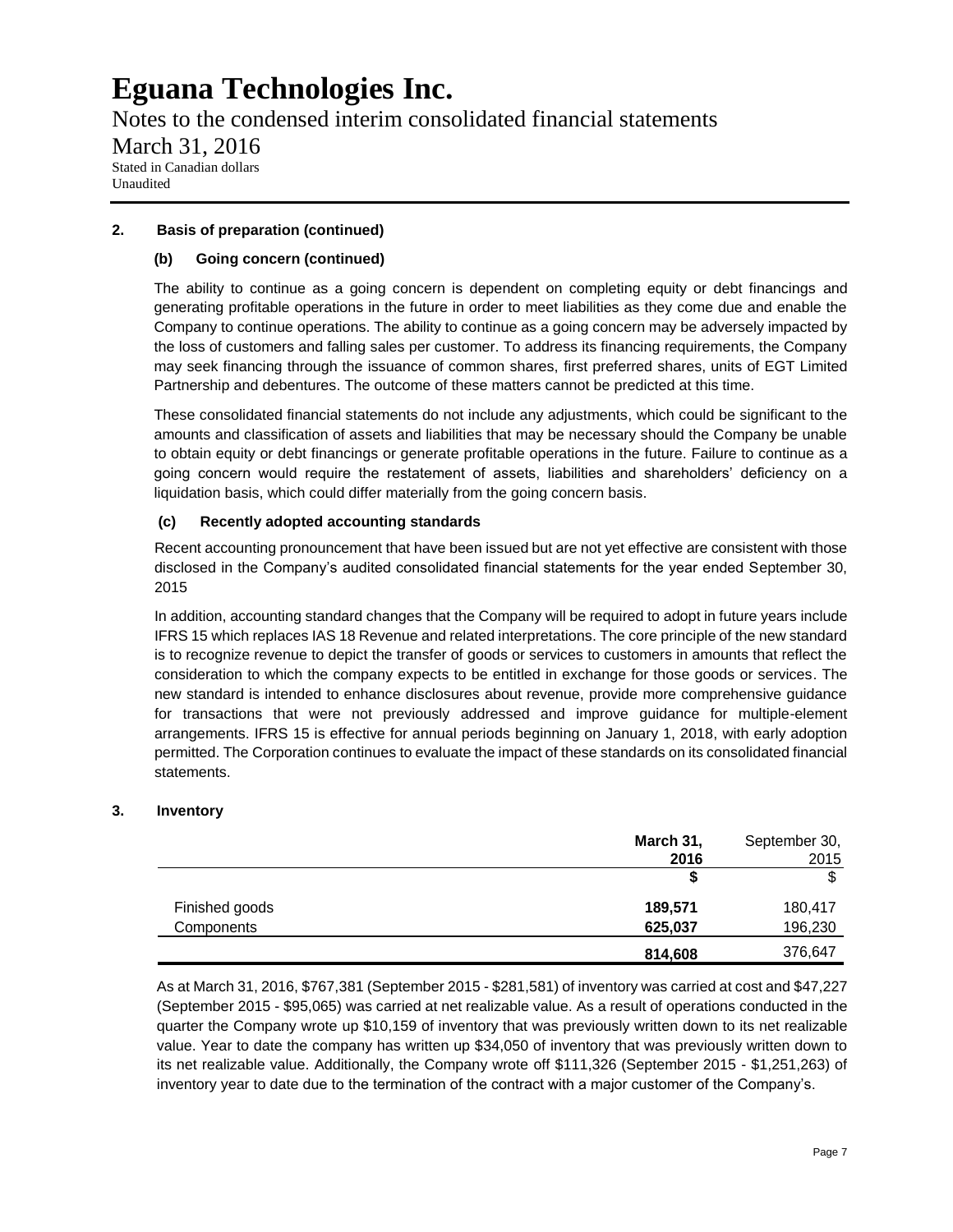Notes to the condensed interim consolidated financial statements

March 31, 2016

Stated in Canadian dollars Unaudited

### **4. Capital assets**

|                                                 | March 31, | September 30, |
|-------------------------------------------------|-----------|---------------|
|                                                 | 2016      | 2015          |
|                                                 | \$        |               |
| Carrying value                                  |           |               |
| Computer equipment and software                 | 11,924    | 15,007        |
| Lab equipment                                   | 265,088   | 292,174       |
| Furniture, equipment and leasehold improvements | 56,794    | 70,369        |
| Dies and molds                                  |           |               |
|                                                 | 333,807   | 377,550       |

|                                 | Computer  |           |           |          |           |
|---------------------------------|-----------|-----------|-----------|----------|-----------|
|                                 | equipment |           | Furniture |          |           |
|                                 | and       | Lab       | and       | Dies and |           |
| Cost                            | software  | equipment | equipment | molds    | Total     |
|                                 | \$        | \$        | \$        | \$       | \$        |
|                                 |           |           |           |          |           |
| Opening balance October 1, 2015 | 472,766   | 893,592   | 228,801   | 42,714   | 1,637,873 |
| Additions                       | 2,424     | 1,699     |           |          | 4,123     |
| Disposals                       |           |           |           |          |           |
| Balance March 31, 2016          | 475,190   | 895,291   | 228,801   | 42,714   | 1,641,996 |
|                                 |           |           |           |          |           |
|                                 | Computer  |           |           |          |           |
| Accumulated amortization        | equipment |           | Furniture |          |           |
| and impairment                  | and       | Lab       | and       | Dies and |           |
|                                 | software  | equipment | equipment | molds    | Total     |
|                                 | \$        | \$        | \$        | \$       | \$        |
| Opening balance October 1, 2015 | 457,759   | 601,418   | 158,432   | 42,714   | 1,260,323 |
| Amortization                    | 5,507     | 28,785    | 13,575    |          | 47,867    |
| Disposals                       |           |           |           |          |           |
| Balance March 31, 2016          | 463,266   | 630,203   | 172,007   | 42,714   | 1,308,190 |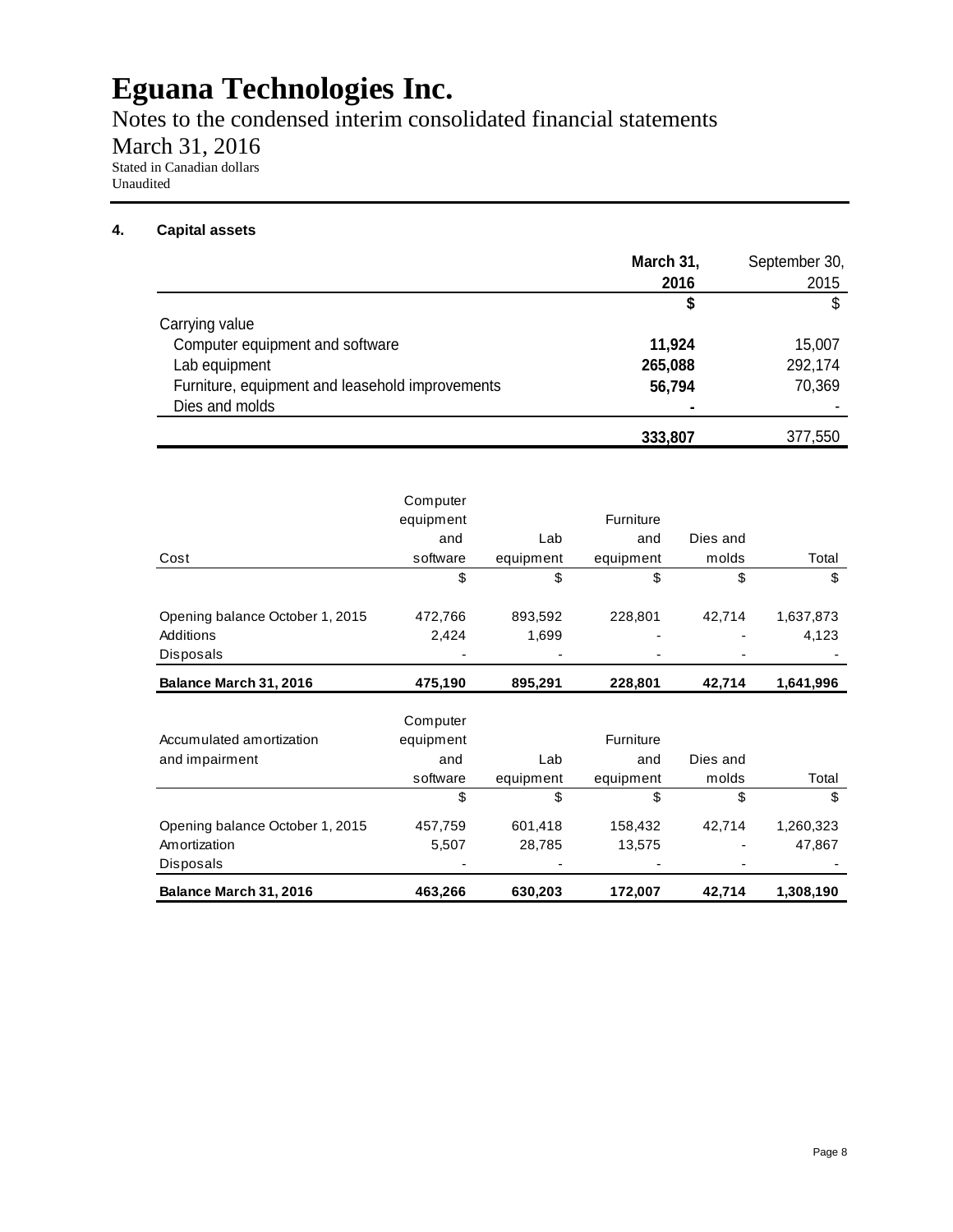Notes to the condensed interim consolidated financial statements

March 31, 2016

Stated in Canadian dollars Unaudited

### **4. Capital assets (continued)**

|                                 | Computer  |           |           |          |           |
|---------------------------------|-----------|-----------|-----------|----------|-----------|
|                                 | equipment |           | Furniture |          |           |
|                                 | and       | Lab       | and       | Dies and |           |
| Cost                            | software  | equipment | equipment | molds    | Total     |
|                                 | \$        | \$        | \$        | \$       | \$        |
|                                 |           |           |           |          |           |
| Opening balance October 1, 2014 | 454,809   | 749,230   | 217,037   | 42,714   | 1,463,790 |
| Additions                       | 17,957    | 144,362   | 11,764    |          | 174,083   |
| Disposals                       |           |           |           |          |           |
| Balance September 30, 2015      | 472,766   | 893,592   | 228,801   | 42,714   | 1,637,873 |
|                                 |           |           |           |          |           |
|                                 | Computer  |           |           |          |           |
| Accumulated amortization        | equipment |           | Furniture |          |           |
| and impairment                  | and       | Lab       | and       | Dies and |           |
|                                 | software  | equipment | equipment | molds    | Total     |
|                                 | \$        | \$        | \$        | \$       | \$        |
| Opening balance October 1, 2014 | 451,560   | 562,850   | 129,198   | 39,445   | 1,183,053 |
| Amortization                    | 6,199     | 38,568    | 29,234    | 3,269    | 77,270    |
| Disposals                       |           |           |           |          |           |
| Balance September 30, 2015      | 457,759   | 601,418   | 158,432   | 42,714   | 1,260,323 |

Amortization of the capital assets is included in the condensed interim consolidated statement of loss and comprehensive loss under the line item "general and administrative".

As at March 31, 2016 \$nil (September 30, 2015 - \$28,767) of lab equipment additions had not been paid for and the amount owing has been included in accounts payable and accrued liabilities.

### **5. Bank debt**

During the six month period ended March 31, 2016, the Company repaid the outstanding line of credit with proceeds from the shares issued in September 2015 (Note 10) and canceled the operating line of credit.

As a result of the canceling of the line of credit, Doughty Hanson's warrants were subject to accelerated expiration and the deferred financing cost were fully amortized.

### **6. Energy Northwest obligation**

|                                                         | March 31, | September 30, |
|---------------------------------------------------------|-----------|---------------|
|                                                         | 2016      | 2015          |
|                                                         |           |               |
| Obligation to Energy Northwest - current (\$112,285 US; |           |               |
| September 2015 - \$129,285 US)                          | 145.600   | 177.243       |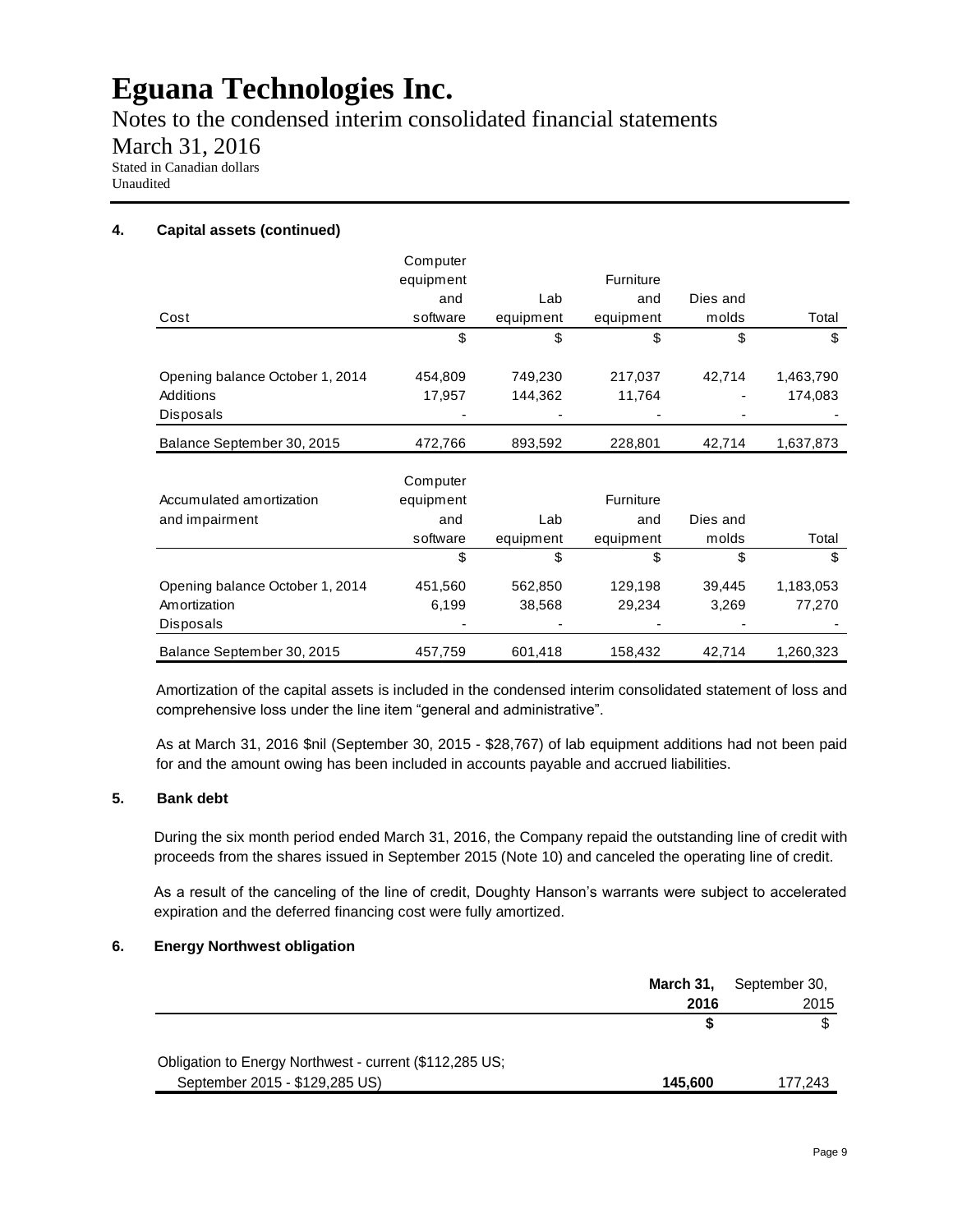Notes to the condensed interim consolidated financial statements March 31, 2016 Stated in Canadian dollars Unaudited

### **6. Energy Northwest obligation (continued)**

Energy Northwest (formerly "Washington Public Power Supply System") made contributions of services to Sustainable Energy Laboratories ("SEL") towards the development of SEL's step wave power conversion technology valued at US\$182,178. Under its agreement with SEL, Energy Northwest is entitled to annual compensation for such contribution in an amount equal to 10% of SEL's gross monthly sales in any year; provided, however, that the compensation payable in any year is not to be less than US\$7,000 and not more than 20% of Energy Northwest's total contribution plus interest calculated at an annual (APR) rate of 20% of the outstanding balance unpaid at the end of the year. Compensation payments were to be completed by January 1, 2016. The obligation is unsecured.

### **7. Government grant obligation**

The Company entered into an agreement with the National Research Council ("NRC") to fund 60% of the salaries the Company incurs to commercialize the universal electronic platform to a maximum of \$245,241. The Company has received the maximum amount of the funding. A royalty of 1.9% of gross revenue after October 1, 2008 is payable until the National Research Council has recovered one and a half times the amount advanced to the Company or for a period of eleven years after the beginning of the repayment schedule. The remaining payable or potentially payable under the agreement is \$249,940 (September 30, 2015 - \$64,363).

During fiscal 2015, the Company was informed by the Government agency that the required repayment of the grant was the amount of the unpaid grant and not one and one half time the amount of the grant. Consequently, to reflect this change in cash flow the estimated amount repayable has been reduced by \$87,796**.**

The carrying amount of the financial liability related to the government grant obligation is the following:

|                                  | March 31, | September 30, |
|----------------------------------|-----------|---------------|
|                                  | 2016      | 2015          |
|                                  |           |               |
| Government grant (NRC) - current | 30,296    | 64,363        |

The repayments are due monthly and are subject to interest for late payments. The liability is unsecured.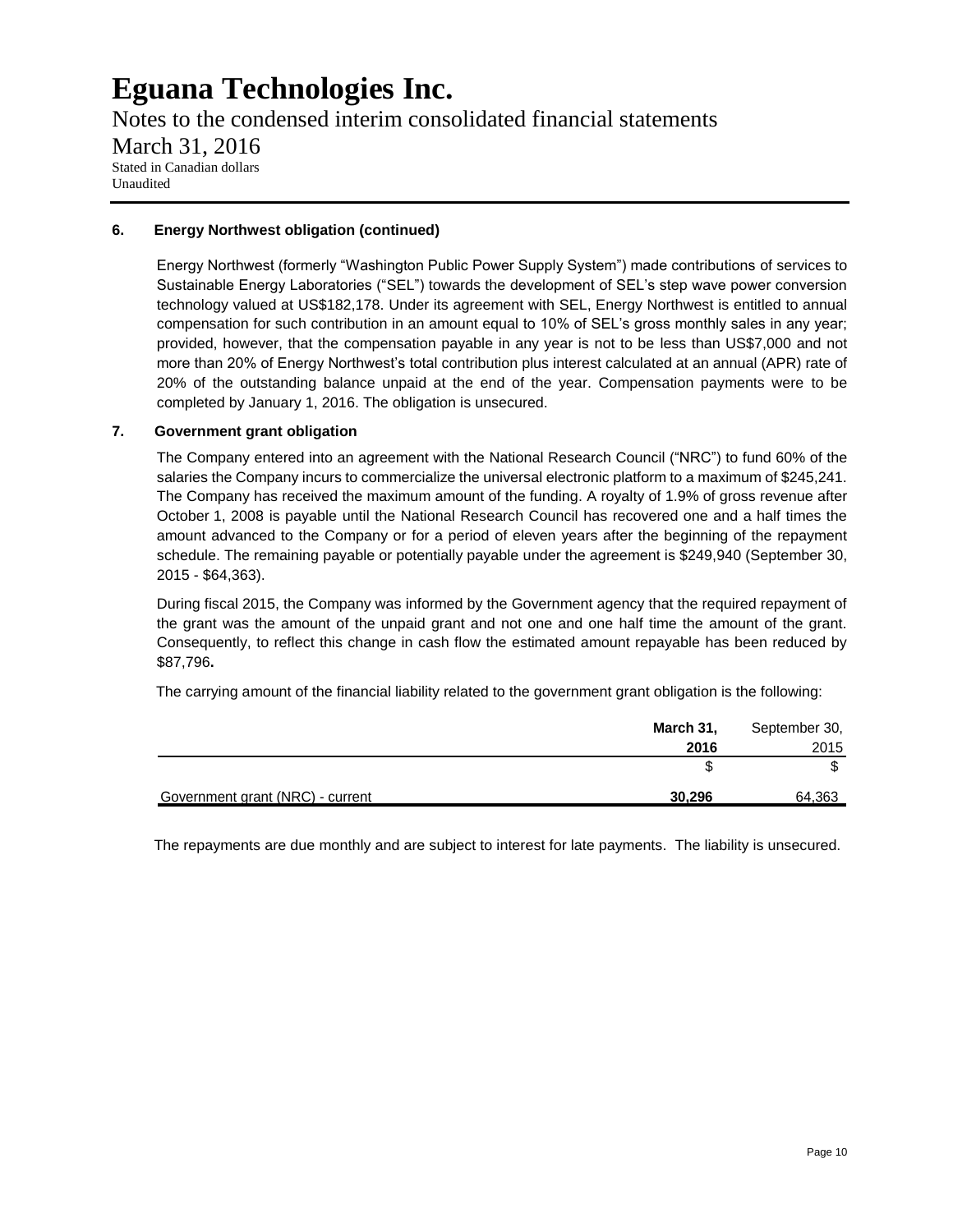Notes to the condensed interim consolidated financial statements March 31, 2016 Stated in Canadian dollars Unaudited

### **8. Debentures and other financial liabilities**

|                                    | Debt         |            | Warrant      |            |
|------------------------------------|--------------|------------|--------------|------------|
|                                    | component    | Embedded   | component    |            |
|                                    | of debenture | derivative | of debenture | Total      |
|                                    | \$           | \$         | \$           | \$         |
| Balance at October 1, 2014         | 2,385,124    | 196,000    | 110,330      | 2,691,454  |
| Accretion                          | 423,821      |            |              | 423,821    |
| Loss (gain) on change in cash flow | (410, 109)   | 94,655     |              | (315, 454) |
| Repayments                         | (608, 743)   | (159,761)  |              | (768, 504) |
| Balance at September 30, 2015      | 1,790,093    | 130,894    | 110,330      | 2,031,317  |
| Accretion                          | 210,123      |            |              | 210,123    |
| Loss on change in cash flow        | 18,433       |            |              | 18,433     |
| Repayments                         | (427,222)    | (9,296)    |              | (436, 518) |
| Balance at March 31, 2016          | 1,591,427    | 121,598    | 110,330      | 1,823,355  |
| Less: current portion              | (750,896)    | (121,598)  |              | (872,494)  |
|                                    | 840,531      |            | 110,330      | 950,861    |

On June 29, 2012, the Company issued \$800,000 in 5-year subordinated debentures ("Debentures**"**) at an original issue discount of 12.5%, to net the Company \$699,875. The Debentures bear interest at a rate of 3% per annum, plus an amount equal to 0.8% of the unaudited condensed interim unaudited condensed interim consolidated revenues realized by the Company, both of which are payable on a quarterly basis during the term of the Debenture. The Debenture is callable by the Company at par at any time after the third anniversary of issue. Purchasers of the Debentures have also been issued 280,000 restricted common shares of the Company, which shares will be released on a quarterly basis over a 2 year period following issuance. The restricted common shares were valued at the residual amount of \$140,000. The Debentures are secured by a general security agreement. The principal amount of \$800,000 is repayable in 12 equal quarterly payments commencing September 30, 2014. The Company incurred transaction costs related to the issue of the debentures of \$39,902. The effective interest rate on the Debentures is estimated to be 25.83%. On December 21, 2014, the Company repaid the remaining amount owing on a \$46,000 debenture to a key person of the Company (Note 17).

On August 7, 2013, and September 17, 2013, the Company issued \$1,820,000 in 5-year subordinated debentures ("Debentures**"**) at an original issue discount of 12.5% to net the Company \$1,592,500. The Debentures bear interest at a rate of 3% per annum, plus an amount in total equal to 1.82% of the unaudited condensed interim consolidated quarterly revenues realized by the Company, both of which are payable on a quarterly basis during the term of the debenture. The Debentures are callable by the Company at par at any time after the second anniversary of issue. Purchasers of the Debentures had the option of receiving common shares or warrants. The Company issued 424,000 commons shares valued at \$156,880 and 608,000 warrants exercisable at \$0.50 for a period of four years from the date of issue valued at \$110,330. The Debentures are secured by a general security agreement. The principal amount of \$1,820,000 is repayable in 12 equal quarterly payments commencing September 30, 2015. The Company incurred transaction costs related to the issue of the Debentures of \$35,713. The transaction costs included the issue of 8,750 broker warrants exercisable at \$0.50 for a period of one year from the date of issue.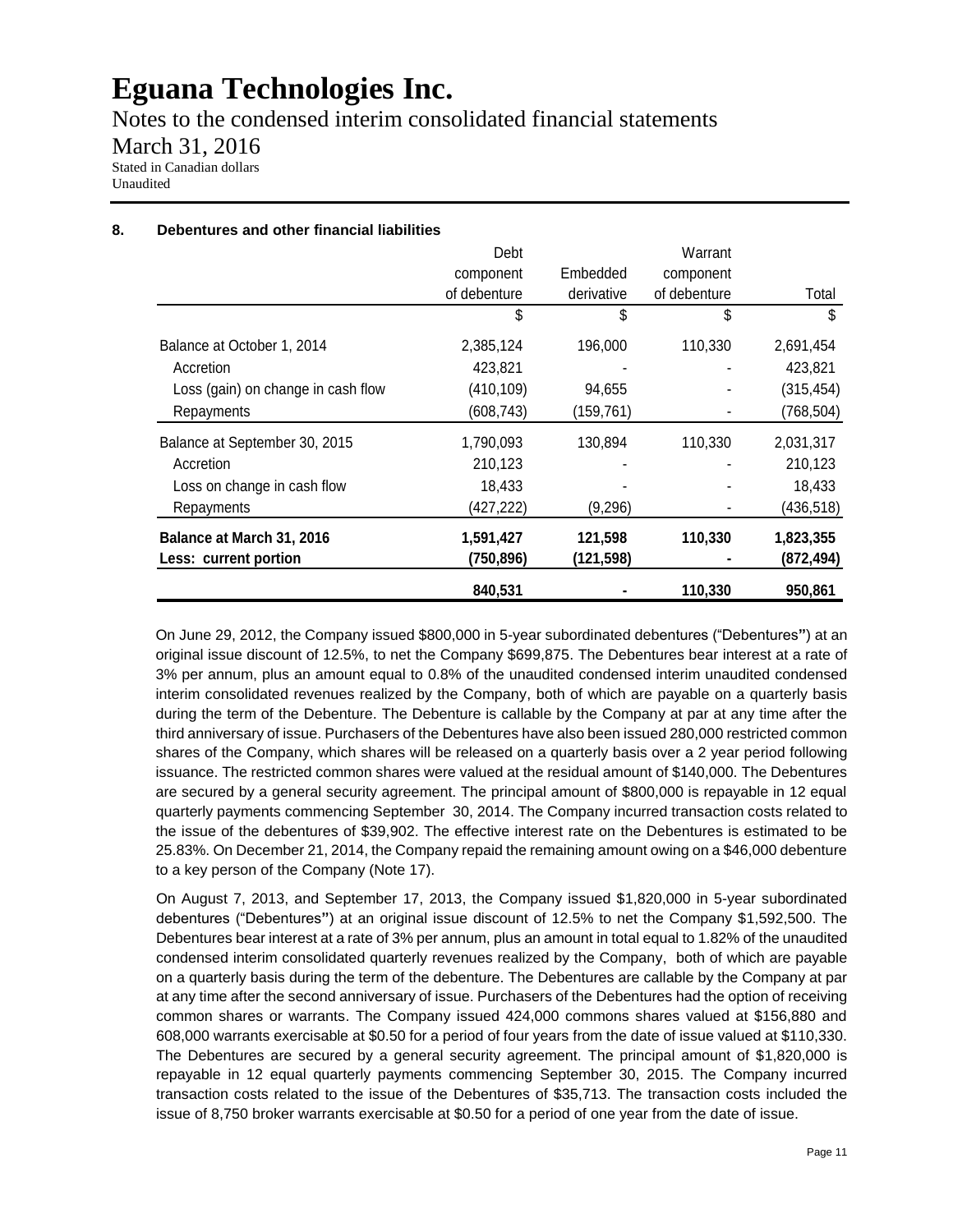Notes to the condensed interim consolidated financial statements March 31, 2016 Stated in Canadian dollars Unaudited

#### **8. Debentures (continued)**

The effective interest rate on the Debentures is estimated to be 24.14%. On December 21, 2014 the Company repaid \$240,000 of Debentures to directors and key personnel (Note 17).

On June 30, 2014, the Company issued \$360,000 in 5-year subordinated debentures ("Debentures**"**), issued at an original issue discount of 12.5% to net the Company \$315,000. The Debentures bear interest at a rate of 3% per annum, plus an amount in total equal to 0.36% of the unaudited condensed interim consolidated quarterly revenues realized by the Company, both of which are payable on a quarterly basis during the term of the debenture. The Debentures are callable by the Company at par at any time after the second anniversary of issue. The purchaser of the Debentures received 144,000 common shares valued at \$0.56 per share. The Debentures are secured by a general security agreement. The principal amount of \$360,000 is repayable in 12 equal quarterly payments commencing September 30, 2016. The Company incurred transaction costs related to the issue of the Debentures of \$17,749. The effective interest rate on the debentures is estimated to be 33.92%.

#### **9. Other liabilities**

|                                                    | 480,341             | 139,212            | 619,553             |
|----------------------------------------------------|---------------------|--------------------|---------------------|
| Balance at March 31, 2016<br>Less: current portion | 526,243<br>(45,902) | 145,840<br>(6,628) | 672,083<br>(52,530) |
| Loss (gain) on foreign exchange                    |                     | (3, 445)           | (3, 445)            |
| Repayments                                         | (92, 959)           | (26,003)           | (118, 962)          |
| Accretion                                          | 55,630              | 34,590             | 90,220              |
| Balance at October 1, 2015                         | 563,572             | 140.697            | 704.269             |
|                                                    | \$                  | \$                 | \$                  |
|                                                    | agreement           | settlement         | Total               |
|                                                    | Settlement          | liability          |                     |
|                                                    |                     | Contingent         |                     |

In August 2015, the Company entered into a Settlement Agreement with its former CEO, who is also a director of the Company (Note 17), under which the Company agreed to pay deferred compensation earned by the CEO since 2010 in equal monthly payments of \$13,115 without interest over a period of 82 months beginning October 1, 2015. The Company's liability was valued at \$563,571 using Level 2 valuation techniques with a discount rate of 25%.

Payment of the unpaid balance becomes immediately payable in certain circumstances including the Company realizing an average of \$1,000,000 in earnings before interest, taxes, depreciation and amortization for any two consecutive fiscal quarters or in the event of a change of control. The Company's obligation is secured by a security interest in the Company's assets, which security is subordinate to existing liens as of September 1, 2015, and which will be subordinate, under certain circumstances, to security granted to secure certain future indebtedness incurred to fund corporate activities, provided that all such secured indebtedness (including existing indebtedness as of September 1, 2015) shall not exceed \$12 million, plus an amount up to \$1.5 million for an operating line.

Any outstanding stock options granted to the Executive pursuant to the Corporation's Stock Option Plan were amended to allow the Executive to exercise all outstanding options to acquire common shares of the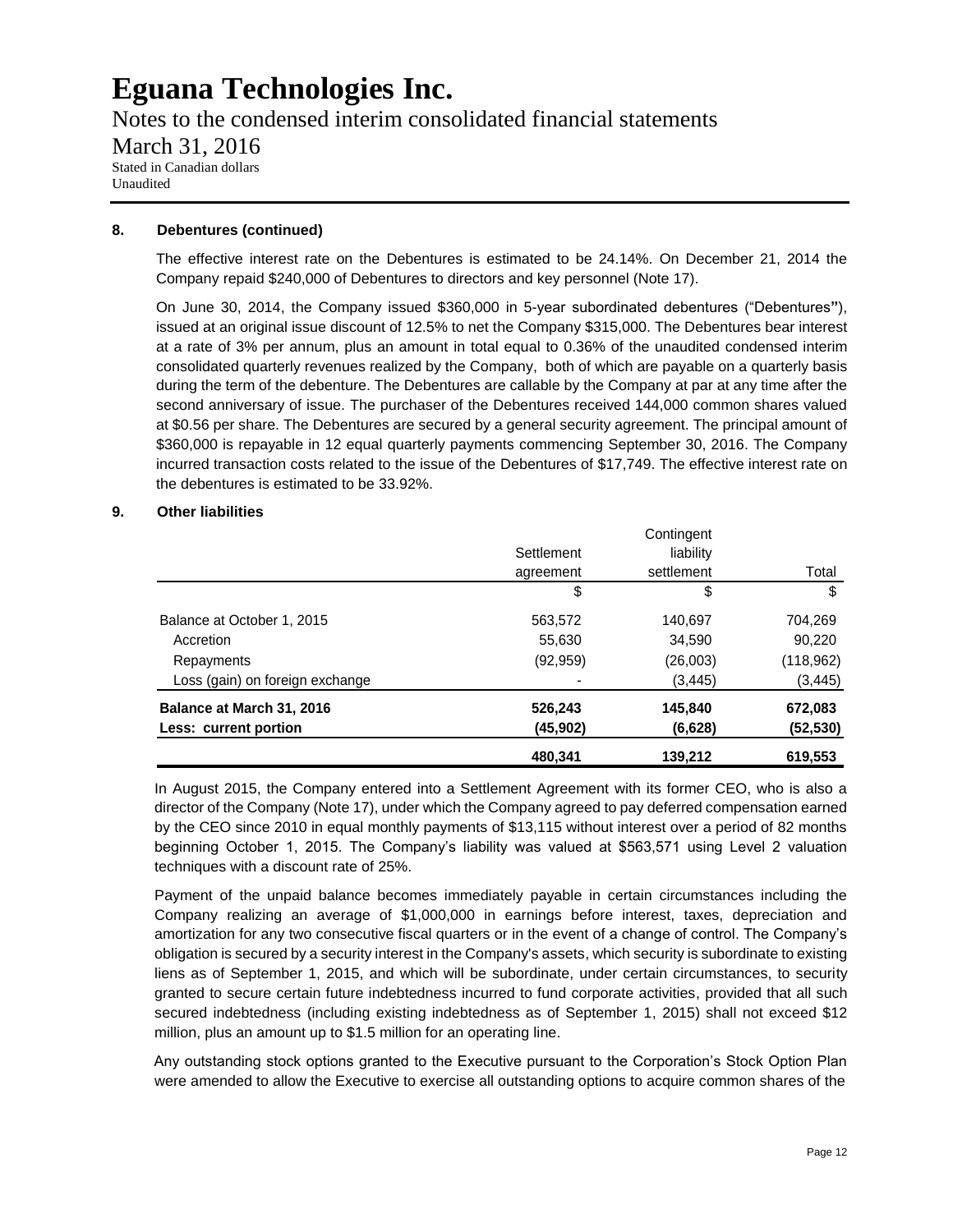Notes to the condensed interim consolidated financial statements March 31, 2016

Stated in Canadian dollars Unaudited

#### **9. Other liabilities (continued)**

Company in accordance with their terms until the end of the maximum permissible date under the Stock Option Plan and option agreements.

During the period, the Company settled a contingent liability totaling approximately US\$ 696,294 with a third party who performed consulting services in fiscal 1998 to a subsidiary of the Company, agreeing to pay US\$ 31,658 (\$42,422) per year (payable semi-annually) for a period of 10 years. The obligation is unsecured and was fair valued at US\$111,879 (\$145,840) using Level 2 valuation techniques with a discount rate of 27%. Conditions existed at the balance sheet date that required the liability to be recognized in the 2015-yearend financial statements.

#### **10. Common shares**

*Authorized,* unlimited number

| <b>Balance, March 31, 2016</b>                                   | 157,796,300 | 33,344,814  |
|------------------------------------------------------------------|-------------|-------------|
| Partnership unit costs (Note 12)                                 |             | (83, 428)   |
| Common shares issued (Note 12)                                   | 6,790,977   | 747,000     |
| Balance, September 30, 2015                                      | 151,005,323 | 32,681,242  |
| Partnership unit costs                                           |             | (56, 505)   |
| Common shares issued in exchange for partnership units (Note 12) | 951,420     | 314,000     |
| Share issuance costs                                             |             | (1,561,446) |
| Issuance of common shares                                        | 83,057,903  | 8,334,872   |
| Conversion of preferred shares                                   | 28,764,481  | 14,647,134  |
| Balance, October 1, 2014                                         | 38,231,519  | 11,003,187  |
|                                                                  |             | \$          |
|                                                                  | shares      | Amount      |
|                                                                  | Number of   |             |

In October 2014, the Company issued 777,906 common shares on the conversion of 38,600 Series 7 preferred shares which included accreted dividends of \$211,760 that were also converted into common shares at the time the preferred shares were converted. In December 2014, the Company issued 27,986,575 common shares on the conversion of all remaining outstanding series of preferred shares, except Series 8, on the date of conversion. This conversion was the result of the majority holder of the individual series electing to cause the conversion. The conversion included accreted dividends of \$4,456,275 that were also converted into common shares. The cost of converting the preferred shares to common shares totaled \$21,241.

In December 2014, the Company issued 16,057,903 common shares at a price of \$0.30 per unit. Each unit consisted of one common share and one-half of one common share purchase warrant. Each warrant entitles the holder to purchase one common share for a period of 5 years from the closing date at a price of \$0.39 per common share. The commissions paid were \$314,116. As partial compensation, 775,220 agent warrants were issued at a price of \$0.30 for a period of two years with a fair market value of \$192,177 and 271,833 agent warrants were issued at a price of \$0.39 for a period of five years with a fair market value of \$88,634. Other costs of \$351,517 related to the issue of the units were also incurred bringing the total costs on issuance to \$946,444. Key personal and directors of the Company purchased 1,100,000 common shares.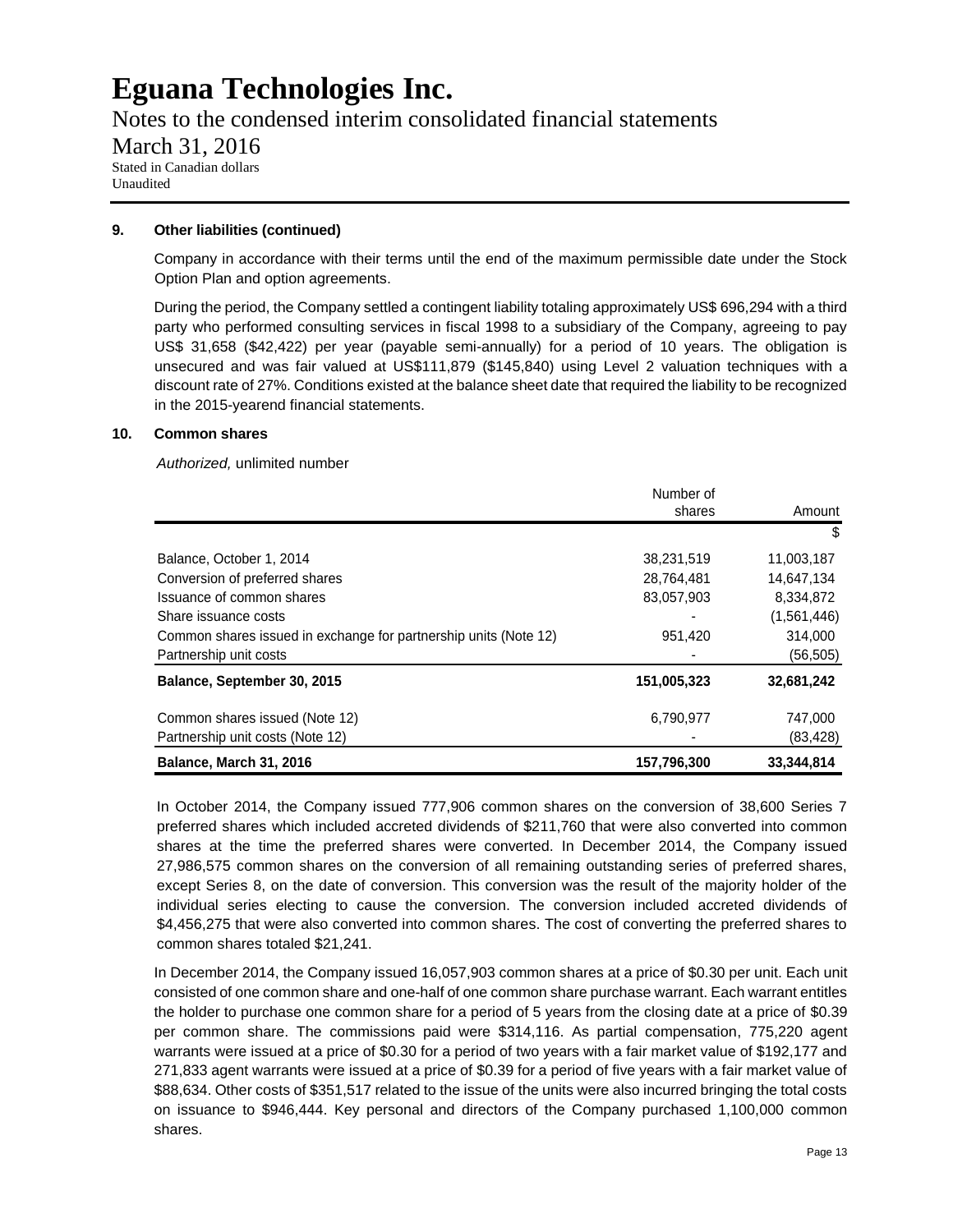Notes to the condensed interim consolidated financial statements March 31, 2016 Stated in Canadian dollars Unaudited

#### **10. Common shares (continued)**

In February 2015, Eguana exercised its right to convert the partnership units to common shares of Eguana and issued 951,420 shares. The cost to issue and the partnership units totaled \$56,505 (Note 12).

On September 29, 2015, the Company issued 67,000,000 common shares at a price of \$0.0525 per share for gross proceeds of \$3,517,500. Commissions paid were \$115,268. As partial compensation, 4,690,000 agent warrants were issued at a price of \$0.0525 for a period of three year with a fair market value of \$313,616. Other costs of \$138,214 related to the issue of the units were also incurred bringing the total costs on issuance to \$567,098. Key personnel and directors of the Company purchased 2,826,190 common shares.

At September 30, 2015, the Company had cash held in trust of \$903,818 related to the common shares issued. In October 2015, the cash was released to the Company.

In February 2016, Eguana exercised its right to convert the partnership units to common shares of Eguana and issued 6,790,977 shares. The cost to convert the partnership units and issue the shares totaled \$83,428 (Note 12).

In April 2016, subsequent to quarter-end, the Company issued 9,982,402 common shares at a price of \$0.12 per share for gross proceeds of \$1,197,888. Commissions paid were \$76,306. As partial compensation, 698,768 agent warrants were issued at a price of \$0.12 for a period of three year with a fair market value of \$70,089. Other costs of \$37,432 related to the issue of the units were also incurred bringing the total costs on issuance to \$183,827. Key personnel and directors of the Company purchased 3,125,000 common shares.

### *Weighted average number of common shares*

The weighted average number of shares for March 31, 2016 and 2015 were determined by excluding preferred shares, stock options and warrants as the Company was in a loss position.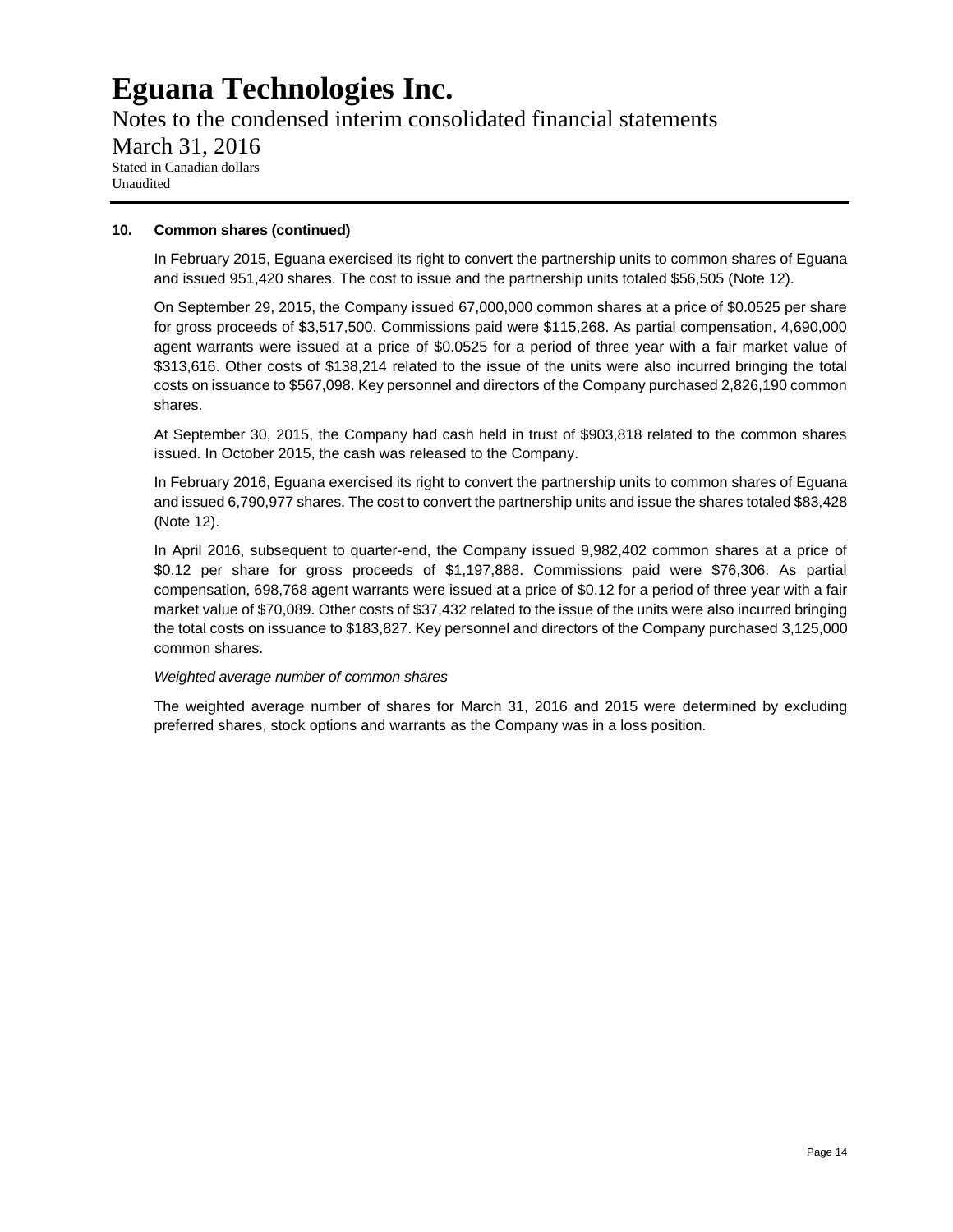Notes to the condensed interim consolidated financial statements March 31, 2016 Stated in Canadian dollars Unaudited

#### **11. Preferred shares**

#### *Authorized*

Unlimited number of voting preferred shares issuable in a series, redeemable at the option of the Company at the redemption price, if within the 90 day period preceding the date of notice of redemption, the weighted average trading price has exceeded \$6.00 per share for at least 30 consecutive trading days and the average trading volume for such 30 consecutive trading days is at least \$200,000, subject to the prior right of holders to exercise their right to convert the preferred shares into common shares.

Holders of preferred shares are entitled to receive as and when declared by the Board of Directors annual dividends of 8% of the applicable Series Redemption Price payable semi-annually. In the event the annual 8% dividend is not declared and paid, such dividend shall be accretive to the Redemption Price.

Holders of the preferred shares may convert, at any time, into that number of fully paid and non-assessable common shares equal to the applicable Series Redemption Price divided by the conversion price. The conversion for the preferred shares includes a fixed conversion price on the initial subscription plus the conversion of accreted dividends to common shares. The accreted dividend conversion price is based on the closing price of the common shares on the day prior to the conversion.

The fixed conversion price for each of the issued series outstanding is as follows:

Series 7 \$1.50 Series 8 \$1.00 Series 9 \$1.55 Series 10 \$1.40 Series 11 \$1.15 Series 12 \$0.80 Series 13 \$0.40 Series 14 \$0.105 Series 15 \$0.12

#### **12. EGT Markets Limited Partnership**

EGT Markets Limited Partnership ("EGTLP") is an Alberta Limited Partnership, which carries on the business of commercializing manufacturing and marketing inverters under license from Eguana and certain of Eguana's subsidiaries. The General Partner of EGTLP is Sustainable Energy Systems Inc. ("SES") which exercises control over EGTLP's operations. The Limited Partners of EGTLP are Eguana, and from time to time, private investors who have provided capital to EGTLP by purchasing limited partnership units ("LP Units") at a price of \$1,000 per LP Unit.

As Limited Partners of the Partnership on December 31 of each year, the investors are entitled to deduct their share of non-capital losses of the Partnership for the year to a maximum of \$1,000 per LP Unit. As a result, 99.99% of non-capital losses are not available to Eguana to offset future taxable income realized by the Company.

The financial results of EGTLP have been consolidated with the financial results of Eguana since inception as SES has full control over the operations of EGTLP and Eguana has at all times the right to acquire all the LP Units not held by it directly.

In December 2014, EGTLP issued 314 Limited Partnership units at a price of \$1,000 per unit resulting in gross proceeds of \$314,000. The commissions paid on the issuance were \$21,980. As partial compensation, 66,598 finders' warrants were issued with a fair market value of \$7,245 (Note 13). The warrants have an exercise price of \$0.33 and expire one year from issuance. Other costs of \$27,280 related to the issue of the partnership units were also incurred bringing the total costs on issuance to \$56,505. On February 20, 2015, Eguana exercised its right to convert the units to common shares of Eguana and issued 951,420 shares (Note 10).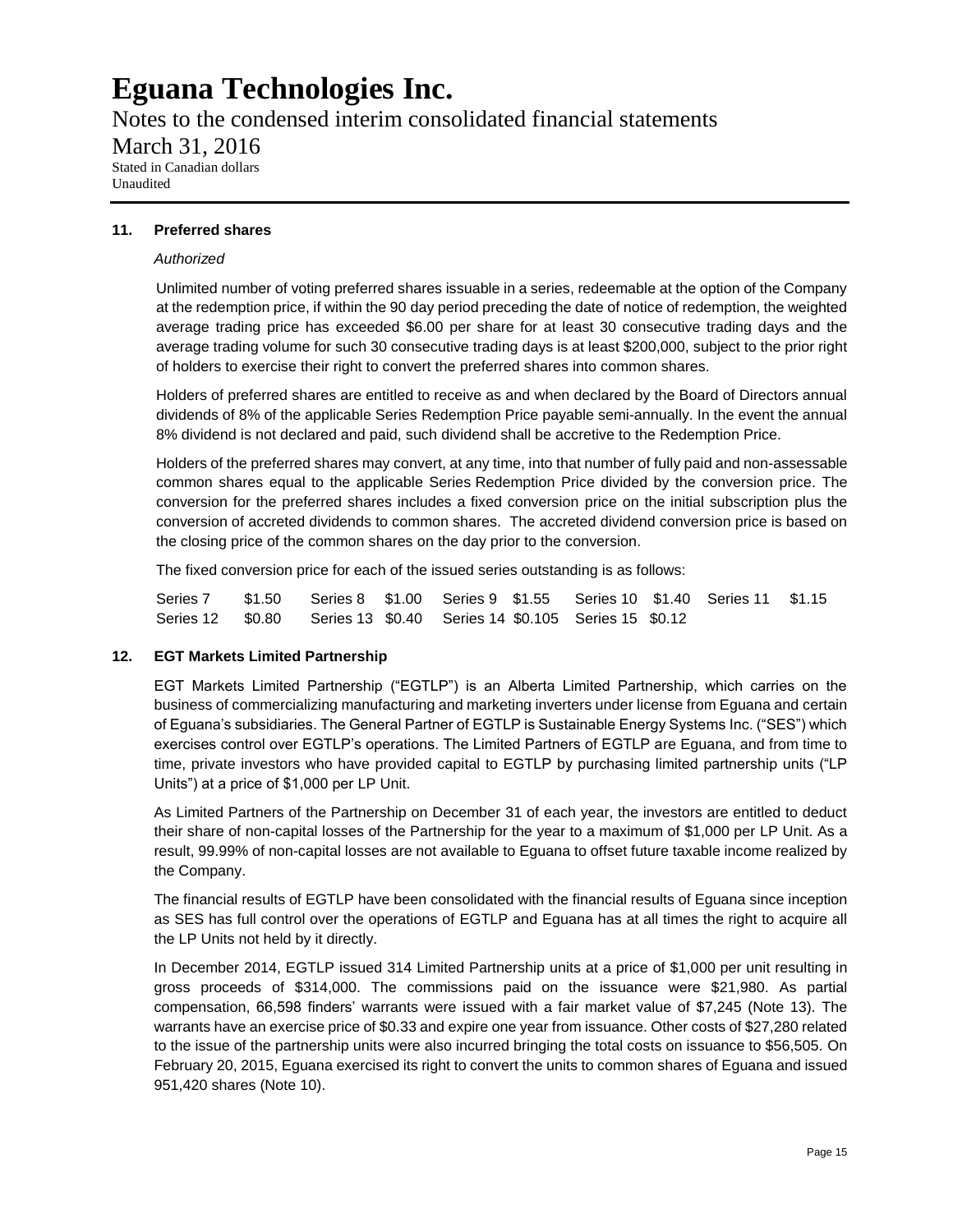Notes to the condensed interim consolidated financial statements

### March 31, 2016

Stated in Canadian dollars Unaudited

### **12. EGT Markets Limited Partnership (continued)**

In December 2015, EGTLP issued 747 Limited Partnership units at a price of \$1,000 per unit resulting in gross proceeds of \$747,000. The commissions paid on the issuance were \$23,850. As partial compensation, 216,820 finders' warrants were issued with a fair market value of \$12,223 (Note 13). The warrants have an exercise price of \$0.11 and expire on December 31, 2016. Other costs of \$47,355 related to the issue of the partnership units were also incurred bringing the total costs on issuance to \$83,428.

In February 2016, Eguana exercised its right to convert the units to common shares of Eguana and issued 6,790,977 shares (Note 10).

### **13. Warrants**

Changes in the Company's purchase warrants are as follows:

| Balance March 31, 2016     | 10,099,529         | 6,338,873     | 16,438,402    | 937,386    |
|----------------------------|--------------------|---------------|---------------|------------|
| Warrants issued            | 139,583            | 216,820       | 356,403       | 57,162     |
| Warrants expired           | (5.957.949)        | (205,758)     | (6, 163, 707) | (914, 462) |
| Warrants exercised         |                    | (15,000)      | (15,000)      | (1,088)    |
| Balance September 30, 2015 | 15,917,895         | 6,342,811     | 22,260,706    | 1,795,774  |
| Warrants issued            | 8,101,946          | 6,203,651     | 14,305,597    | 684,098    |
| Warrants expired           |                    | (241, 967)    | (241, 967)    | (65, 332)  |
| Balance October 1, 2014    | 7,815,949          | 381,127       | 8,197,076     | 1,177,008  |
|                            |                    |               |               | \$         |
|                            | preferred shares   | warrants      | warrants      | value      |
|                            | common or          | <b>Broker</b> | purchase      | market     |
|                            | <b>Issued with</b> |               | Total         | fair       |
|                            |                    |               |               | Allocated  |

Outstanding warrants at March 31, 2016 were as follows:

|                        |            |          | Weighted |
|------------------------|------------|----------|----------|
|                        |            | Weighted | average  |
| Range of exercise      |            | average  | years to |
| prices                 | Warrants   | price    | expiry   |
|                        |            | \$       |          |
| $$0.01 - $0.30$        | 5,806,623  | 0.09     | 2.16     |
| $$0.31 - $0.40$        | 8,773,779  | 0.39     | 3.64     |
| $$0.41 - $0.50$        | 1,858,000  | 0.50     | 1.62     |
| Balance March 31, 2016 | 16,438,402 | 0.29     | 2.73     |

8,101,946 warrants were issued in December 2014, in conjunction with the issue of common share units (Note 10). The warrants are exercisable for a period of five years at \$0.39. The fair value of the warrants is \$Nil based on the residual method where proceeds are first allocated to commons shares according to the quoted price of common shares at the time of issuance and any residual is allocated to warrants.

Allocated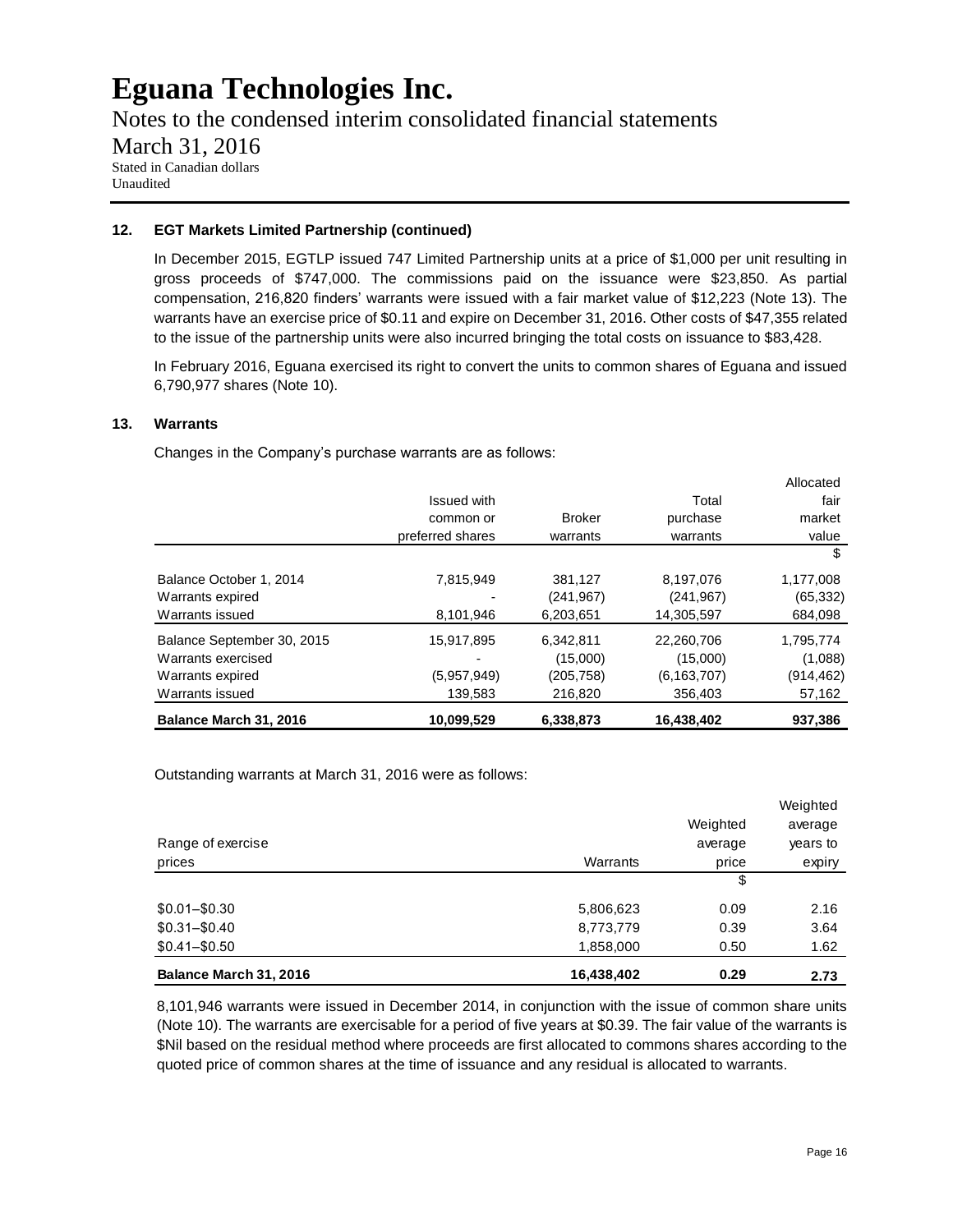Notes to the condensed interim consolidated financial statements March 31, 2016 Stated in Canadian dollars Unaudited

#### **13. Warrants (continued)**

775,220 agent warrants were issued in December 2014, in conjunction with the issue of common shares (Note 10). The warrants are exercisable for a period of two years at \$0.30. The Black-Scholes option model was used to calculate the fair value of the warrants using a nil dividend yield, a 1.02% interest rate and a volatility of 153.46%.The fair market value at issuance was \$192,177.

271,833 agent warrants were issued in December 2014, in conjunction with the issue of common shares (Note 10). The warrants are exercisable for a period of five years at \$0.39. The Black-Scholes option model was used to calculate the fair value of the warrants using a nil dividend yield, a 1.4% interest rate and a volatility of 262.34%. The fair market value at issuance was \$88.634.

400,000 agent warrants were issued in December 2014, for future corporate advisory. The warrants are exercisable for a period of three years at \$0.33. The Black-Scholes option model was used to calculate the fair value of the warrants using a nil dividend yield, a 1.06% interest rate and a volatility of 149.32%. The fair market value at issuance was \$108,360.

66,598 finders' warrants were issued in December 2014, in conjunction with the issue of partnership units (Note 12). The warrants are exercisable for a period of one year at \$0.33. The Black-Scholes option model was used to calculate the fair value of the warrants using a nil dividend yield, a 1.02% interest rate and a volatility of 84.18%. The fair market value at issuance was \$7,245.

4,690,000 agent warrants were issued in September 2015, in conjunction with the issue of common shares (Note 11). The warrants are exercisable for a period of three years at \$0.0525. The Black-Scholes option model was used to calculate the fair value of the warrants using a nil dividend yield, a 0.53% interest rate and a volatility of 152.91%. The fair market value at issuance was \$313,616.

216,820 finders' warrants were issued in December 2015, in conjunction with the issue of partnership units (Note 12). The warrants are exercisable for a period of one year at \$0.11. The Black-Scholes option model was used to calculate the fair value of the warrants using a nil dividend yield, a 0.52% interest rate and a volatility of 138.44%. The fair market value at issuance was \$12,223.

139,583 warrants were issued January 2016, in conjunction with the deferral of principal repayments associated with the debentures. The warrants are exercisable for a period of one year at \$0.12. The Black-Scholes option model was used to calculate the fair value of the warrants using a nil dividend yield, a 0.54% interest rate and a volatility of 141.68%. The fair market value at issuance was \$8,753.

698,768 agent warrants were issued in April 2016, in conjunction with the issue of common shares that occurred subsequent to quarter-end (Note 11). The warrants are exercisable for a period of three years at \$0.12. The Black-Scholes option model was used to calculate the fair value of the warrants using a nil dividend yield, a 0.51% interest rate and a volatility of 135.76%. The fair market value at issuance was \$70,089.

#### **14. Contributed surplus**

The Company has established an option plan (the "Plan"), which is accounted for in contributed surplus, whereby the Company may grant options to purchase common shares to directors, officers, employees, and consultants. Options generally vest over a 3-year period with 1/6 vesting every 6 months. The Company's plan allows for a maximum term on any options of ten years. The Company, at the discretion of the Board of Directors, may issue options to a maximum of 7,646,303. The shareholders approved the plan on October 29, 2014. The minimum price at which the options may be granted is the closing price on the TSX-V on the date of issue.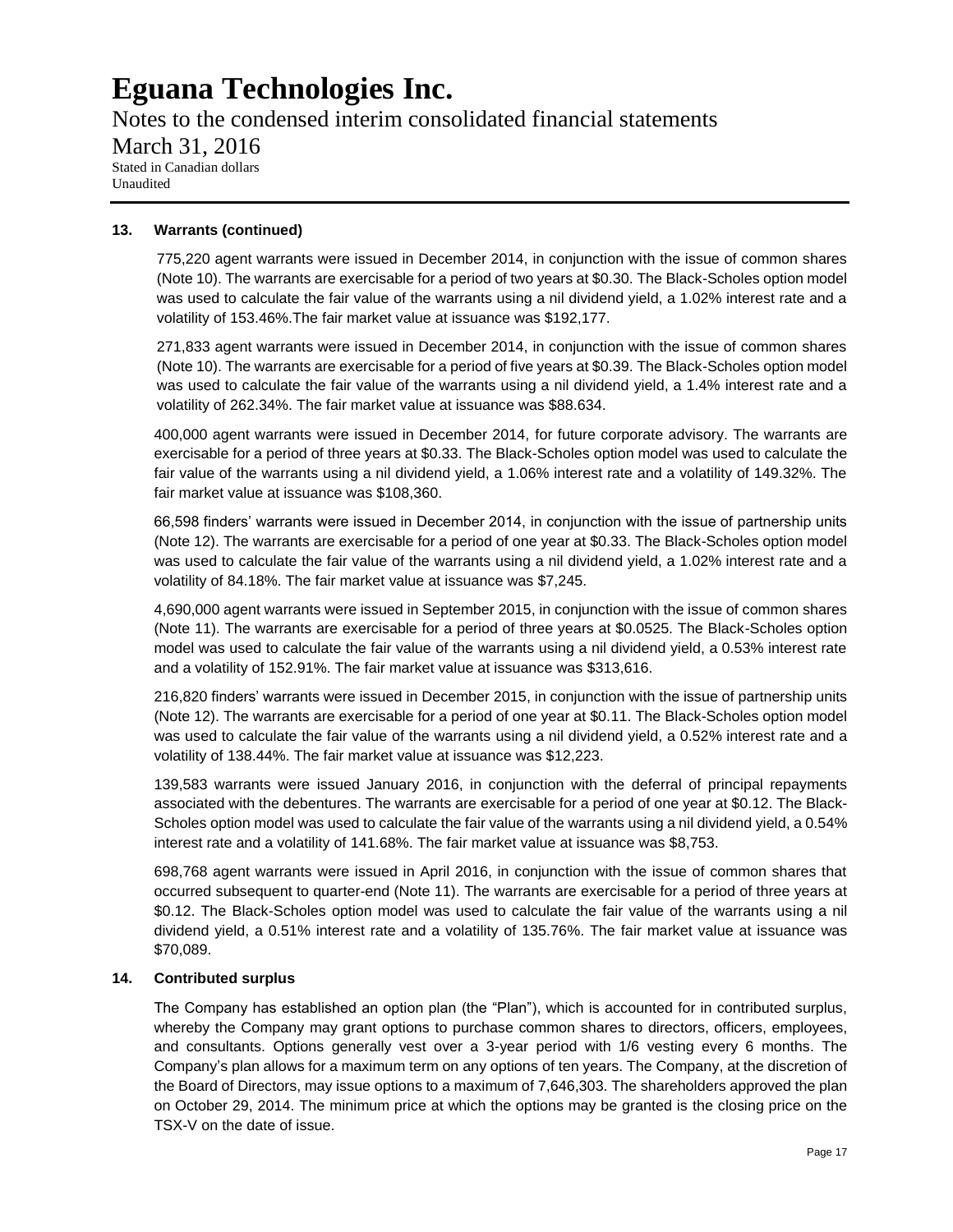Notes to the condensed interim consolidated financial statements March 31, 2016 Stated in Canadian dollars Unaudited

### **14. Contributed surplus (continued)**

The following summarizes information about stock options outstanding as at March 31, 2016:

| Balance, March 31, 2016     | 3.964.319  | 0.33      | 1,164,494     | 0.37             |
|-----------------------------|------------|-----------|---------------|------------------|
| Forfeited                   | (147,020)  | (0.35)    | (100,000)     | (0.38)           |
| Granted                     | 375,000    | 0.10      |               |                  |
| Balance, September 30, 2015 | 3,736,339  | 0.35      | 1,264,494     | 0.37             |
| Forfeited                   | (104,242)  | (0.31)    | (515,000)     | (0.41)           |
| Cancelled                   |            |           | (180,000)     | (0.35)           |
| Granted                     | 1,701,192  | 0.35      | 1,012,764     | 0.36             |
| Balance, September 30, 2014 | 2,139,389  | 0.35      | 946.730       | 0.39             |
|                             |            | \$        |               | \$               |
|                             | employees  | employees | non-employees | non-employees    |
|                             | options to | price to  | options to    | average price to |
|                             | Number of  | average   | Number of     | Weighted         |
|                             |            | Weighted  |               |                  |

|                         |           | Outstanding options |          |           | Exercisable options |
|-------------------------|-----------|---------------------|----------|-----------|---------------------|
|                         |           |                     | Weighted |           |                     |
|                         |           | Weighted            | average  |           | Weighted            |
| Range of exercise       |           | average             | years to |           | average             |
| prices                  | Options   | price               | expiry   | Options   | price               |
|                         |           | \$                  |          |           | \$                  |
| $$0.01 - $0.30$         | 1,661,730 | 0.25                | 3.94     | 1,661,730 | 0.25                |
| $$0.31 - $0.40$         | 3,247,083 | 0.37                | 8.40     | 200,000   | 0.36                |
| $$0.41 - $0.50$         | 220,000   | 0.48                | 2.95     | 160,000   | 0.50                |
| Balance, March 31, 2016 | 5,128,813 | 0.34                | 6.72     | 2,021,730 | 0.28                |

The total share-based compensation calculated for the three-month and six month periods ended March 31, 2016, was \$35,512 and nil respectively (2015 –\$6,400 and \$16,517).

In October 2014, the Company issued 300,000 new incentive stock options to a consultant exercisable at a price of \$0.38 with an expiry date of October 2024. The fair value of the options was determined to be \$103,080.

On March 31, 2015, the Company issued 2,366,069 new incentive stock options to employees and consultants, exercisable at a price of \$0.35 with an expiry date of March 31, 2025. The fair value of the options was determined to be \$632,923. 180,000 of these options were cancelled on April 1, 2015.

The employee stock options issued in June 2013, October 2014 and March 2015 are only exercisable following two consecutive quarters of positive earnings before interest, taxes, depreciation and amortization, or if the Company is acquired within the next 24 months. Management has estimated that as at March 31, 2016, 3,107,083 options are not exercisable as the performance indicator has not been achieved and there is uncertainty as to when it will be achieved, resulting in no stock based compensation being recognized.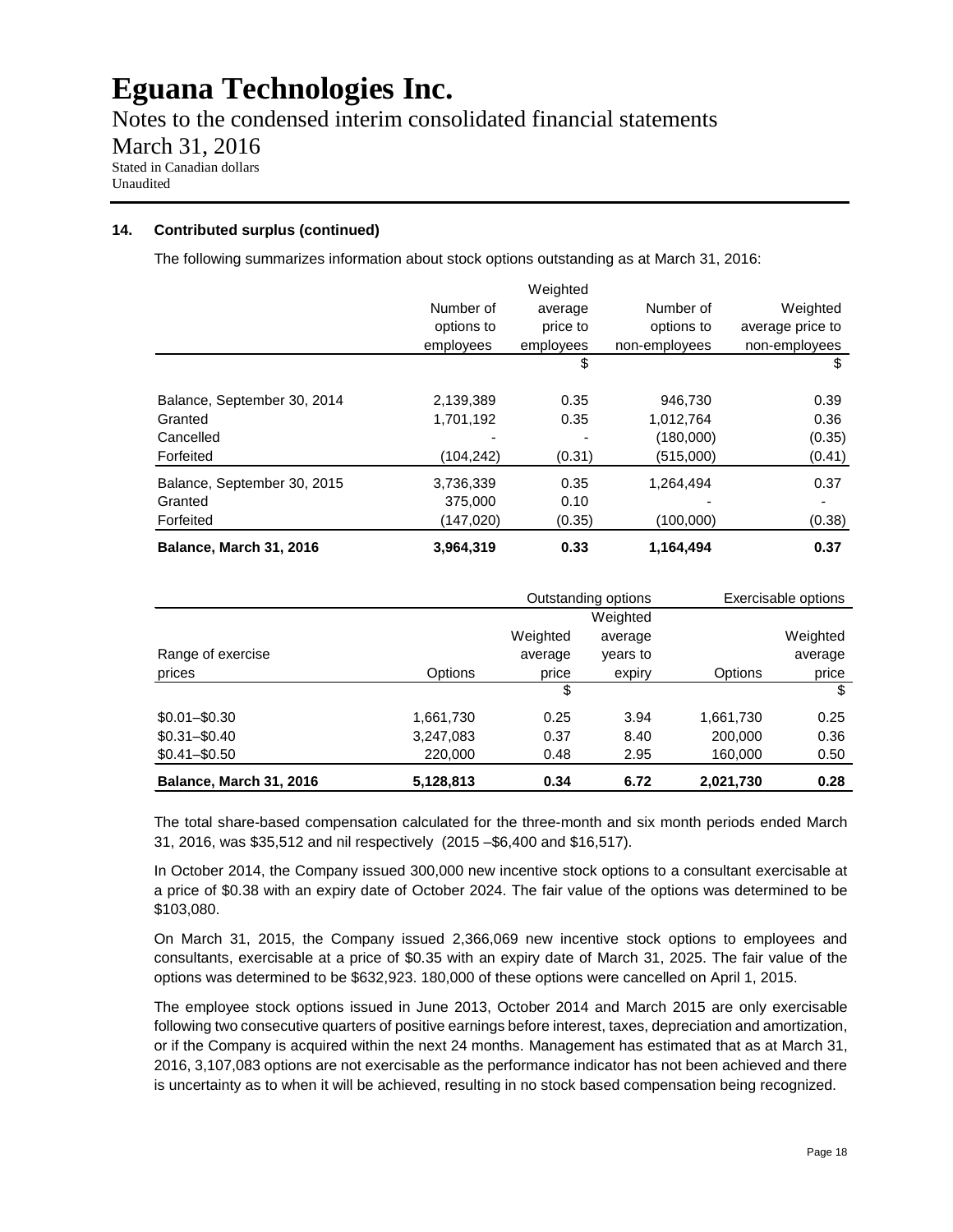Notes to the condensed interim consolidated financial statements March 31, 2016 Stated in Canadian dollars Unaudited

#### **14. Contributed surplus (continued)**

In June 2015, the Company granted 200,000 options to an employee, exercisable at a price of \$0.35, 100,000 of which were exercisable immediately and 100,000 exercisable in three months. The fair value of the options was determined to be \$41,280.

On October 5, 2015, the Company issued 225,000 new incentive stock options to an employee exercisable at a price of \$0.08 with an expiry date of October 5, 2025. The stock options are exercisable immediately. The fair value of the options was determined to be \$17,756.

On November 2, 2015, the Company issued 150,000 new incentive stock options to an employee exercisable at a price of \$0.12 with an expiry date of November 2, 2025. The stock options are exercisable immediately. The fair value of the options was determined to be \$17,756.

The fair values of Eguana stock options granted have been estimated on their respective grant dates using the Black-Scholes valuation model and the following assumptions:

|                             | March 31,<br>2016 | September 30,<br>2015 |
|-----------------------------|-------------------|-----------------------|
| Risk free interest rate     | 0.51%             | 0.57%                 |
| Expected volatility (1)     | 156.12%           | 152.91%               |
| Dividend Yield              | $\blacksquare$    |                       |
| Expected life (years)       | 10                | 3                     |
| Weighted average fair value | 0.10              | 0.27                  |

(1) Expected v olatility is estimated by considering historic av erage share price v olatility ov er 3 y ears

#### **15. Capital management**

The Company's objectives when managing capital is to safeguard the entity's ability to continue as a going concern, so that it can continue to provide returns for shareholders and benefits for other stakeholders. The Company sets the amount of capital in proportion to risk. The Company manages the capital structure and makes adjustments to it in light of changes in economic conditions and the risk characteristics of the underlying assets. The Company's objective is met by obtaining adequate equity funding to provide for the possibility that cash flows from operations will not be sufficient to meet future cash flow requirements. The Board of Directors does not establish quantitative return on capital criteria for management; but rather promotes year over year sustainable profitable growth.

The Company defines capital as the aggregate of total shareholders' equity (deficiency) and bank debt less cash as follows:

|                                         | March 31,   | September 30, |
|-----------------------------------------|-------------|---------------|
|                                         | 2016        | 2015          |
|                                         | \$          |               |
| Total shareholders' equity (deficiency) | (4,974,526) | (3,214,935)   |
| Cash                                    | (101, 548)  | (2,502,459)   |
| Cash held in trust                      |             | (903, 818)    |
| Bank debt                               |             | 1,460,855     |
| <b>Total capital</b>                    | (5,076,074) | (5, 160, 357) |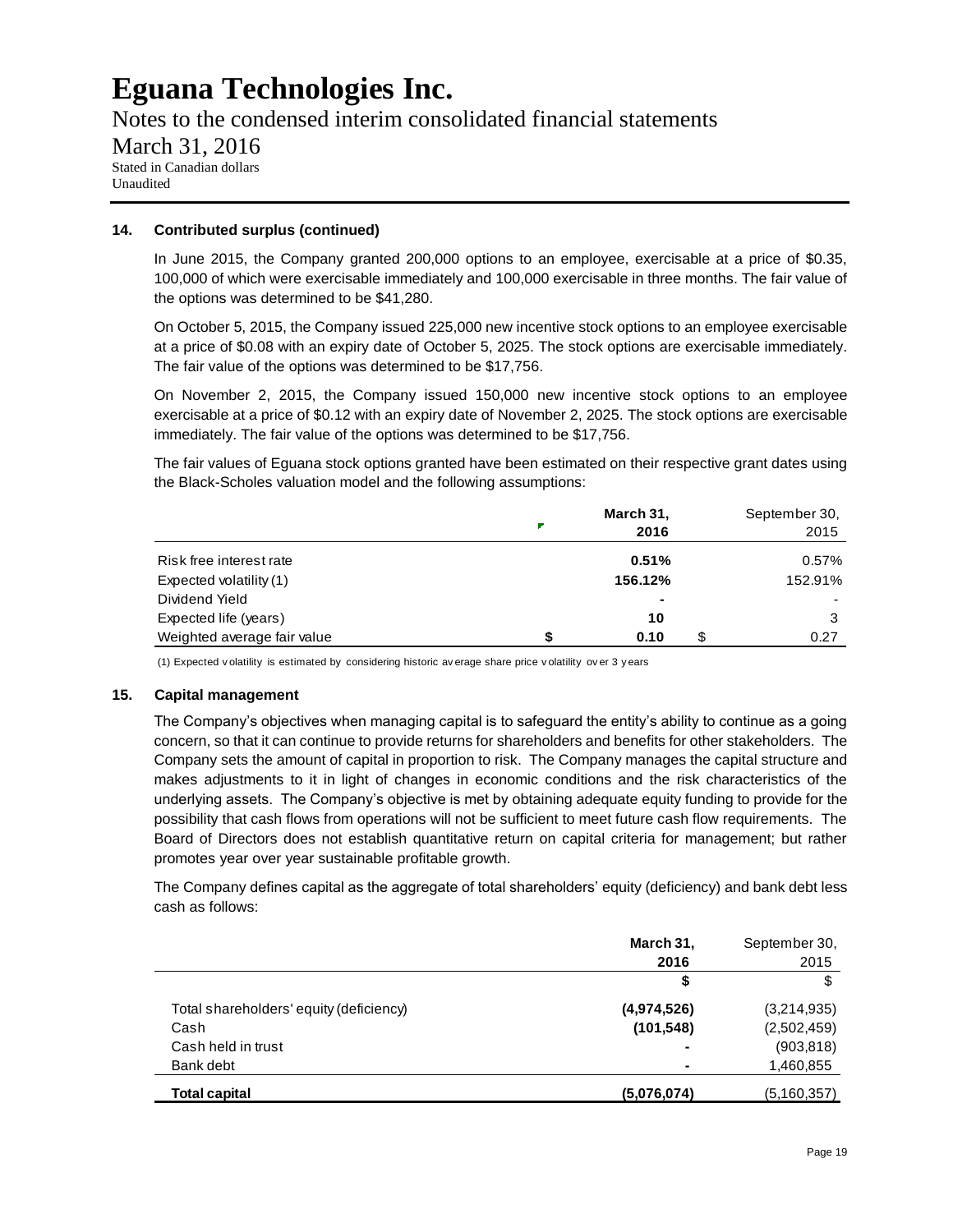Notes to the condensed interim consolidated financial statements

March 31, 2016

Stated in Canadian dollars Unaudited

### **15. Capital management (continued)**

There have been no changes to the Company's objectives in managing capital or in the management of capital since March 31, 2016. The Company presently has negative total capital and is currently working toward reversing this. (Note 2b).

### **16. Financial instruments and financial risk management**

### *Credit risk*

The Company has significant credit risk exposure to a single counterparty at March 31, 2016. Approximately 53% (September 30, 2015 – 86%) of the total accounts receivable is due from one customer. The credit risk on cash is considered to be limited because the counterparties are financial institutions with high credit ratings assigned by international credit rating agencies.

The following table illustrates the Company's receivables and advances:

|                                       | March 31, | September 30, |
|---------------------------------------|-----------|---------------|
|                                       | 2015      | 2015          |
|                                       | \$        | \$            |
| Trade                                 | 264,515   | 193,025       |
| <b>Taxation authorities</b>           | 201,779   | 116,215       |
|                                       | 466,294   | 309,240       |
| Less: allowance for doubtful accounts | (77, 112) | (104, 575)    |
|                                       | 389,182   | 204,665       |

The Company assesses quarterly if there should be any impairment of the financial assets of the Company. During three month and six month periods ended March 31, 2016, there was 7,000 EUR (2015 – \$nil) of bad debts recovered.

The following is a schedule of trade receivables:

|                                   | March 31, | September 30, |
|-----------------------------------|-----------|---------------|
|                                   | 2016      | 2015          |
|                                   | \$        | \$            |
| Neither impaired or past due      | 17,938    | 70,986        |
| Past due in the following periods |           |               |
| 31 - 60 days                      | 1,527     |               |
| 61 - 90 days                      | 29,231    | 34,823        |
| over 90 days                      | 215,819   | 87,216        |
|                                   | 264,515   | 193,025       |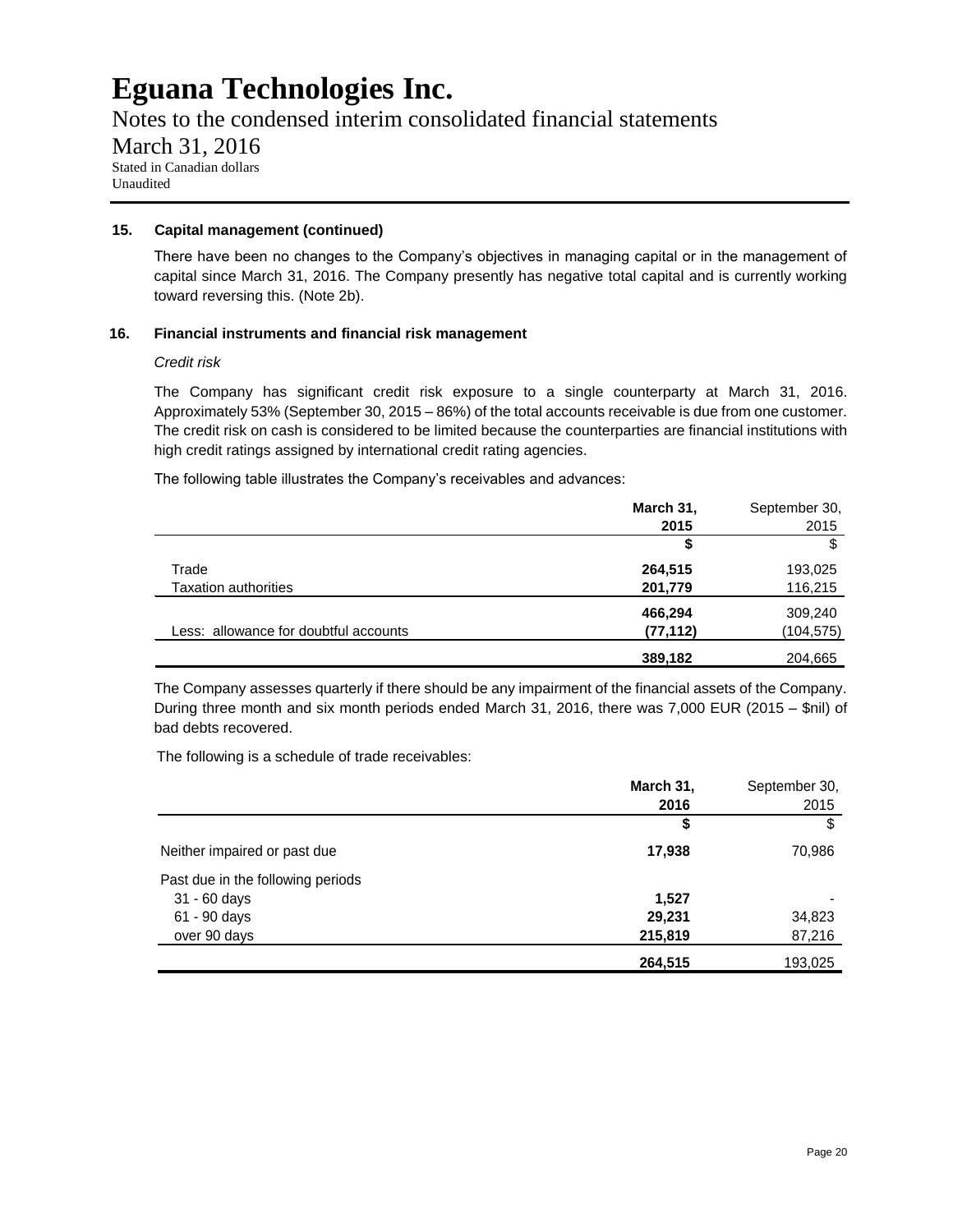Notes to the condensed interim consolidated financial statements

### March 31, 2016

Stated in Canadian dollars Unaudited

### **16. Financial instruments and financial risk management (continued)**

### *Liquidity risk*

The Company's operating cash requirements, including amounts projected to complete the Company's existing capital expenditure program, are continuously monitored and adjusted as input variables change. These variables include, but are not limited to, future bank lines and government assistance. As these variables change, liquidity risks may necessitate the need for the Company to conduct equity issues or obtain project debt financing. There is no assurance that adequate funds from equity or debt markets will be available to the Company in a timely manner. The company also mitigates liquidity risk by maintaining an insurance program to minimize exposure to insurable losses.

The following are the contractual maturities of financial liabilities at March 31, 2016:

| <b>Financial liabilities</b>             | < 1 Year  | 1-3 Years      | Thereafter               | Total     |
|------------------------------------------|-----------|----------------|--------------------------|-----------|
|                                          |           |                |                          |           |
| Accounts payable and accrued liabilities | 3,791,450 | $\blacksquare$ |                          | 3,791,450 |
| <b>Energy Northwest obligation</b>       | 145.600   | $\blacksquare$ | $\,$                     | 145.600   |
| Government grant obligation              | 30.296    | $\,$           | $\blacksquare$           | 30.296    |
| <b>Debentures</b>                        | 872.494   | 840.531        | $\overline{\phantom{0}}$ | 1,713,025 |
| Other liabilities                        | 52.530    | 131.948        | 487.604                  | 672,082   |
| Total                                    | 4,892,370 | 972.479        | 487.604                  | 6,352,453 |

### *Foreign currency risk*

The Company's exposure to currency risk on financial instruments based on carrying amount in Canadian currency was as follows for the six month periods ended March 31, 2016:

|                                          | Euros       | <b>US Dollars</b> | Total         |
|------------------------------------------|-------------|-------------------|---------------|
|                                          | \$          | \$                | \$            |
| Cash                                     | 10,454      | 138,981           | 149,435       |
| Accounts receivable and advances         | 32,805      | 160,514           | 193,319       |
| <b>Deposits</b>                          | 29,658      | 2.479             | 32,137        |
| Accounts payable and accrued liabilities | (1,471,826) | (947, 426)        | (2, 419, 252) |
| <b>Provisions</b>                        | (216, 671)  | (5,307)           | (221, 978)    |
| <b>Energy Northwest obligation</b>       |             | (145,600)         | (145,600)     |
| Deferred revenue                         | (1,750)     | (42, 595)         | (44, 345)     |
| Other liabilities                        |             | (155,165)         | (155,165)     |
|                                          | (1,617,330) | (994, 118)        | (2,611,448)   |

Assuming all other variables remain constant, a \$0.05 change in the Canadian/US exchange rate would increase the Company's net loss by approximately \$38,334 (2015 - \$28,239) for the six month period ended March 31, 2016. Assuming all other variables remain constant, a \$0.05 change in the Canadian/Euro exchange rate would increase the Company's net loss by approximately \$54,922 (2015 – \$53,439) for the six month period ended March 31, 2016. An opposite change in the Canadian/ US exchange rate and the Canadian/Euro exchange rate will result in an opposite impact on net loss. The Company had no forward exchange rate contracts in place as at or during the period ended March 31, 2016.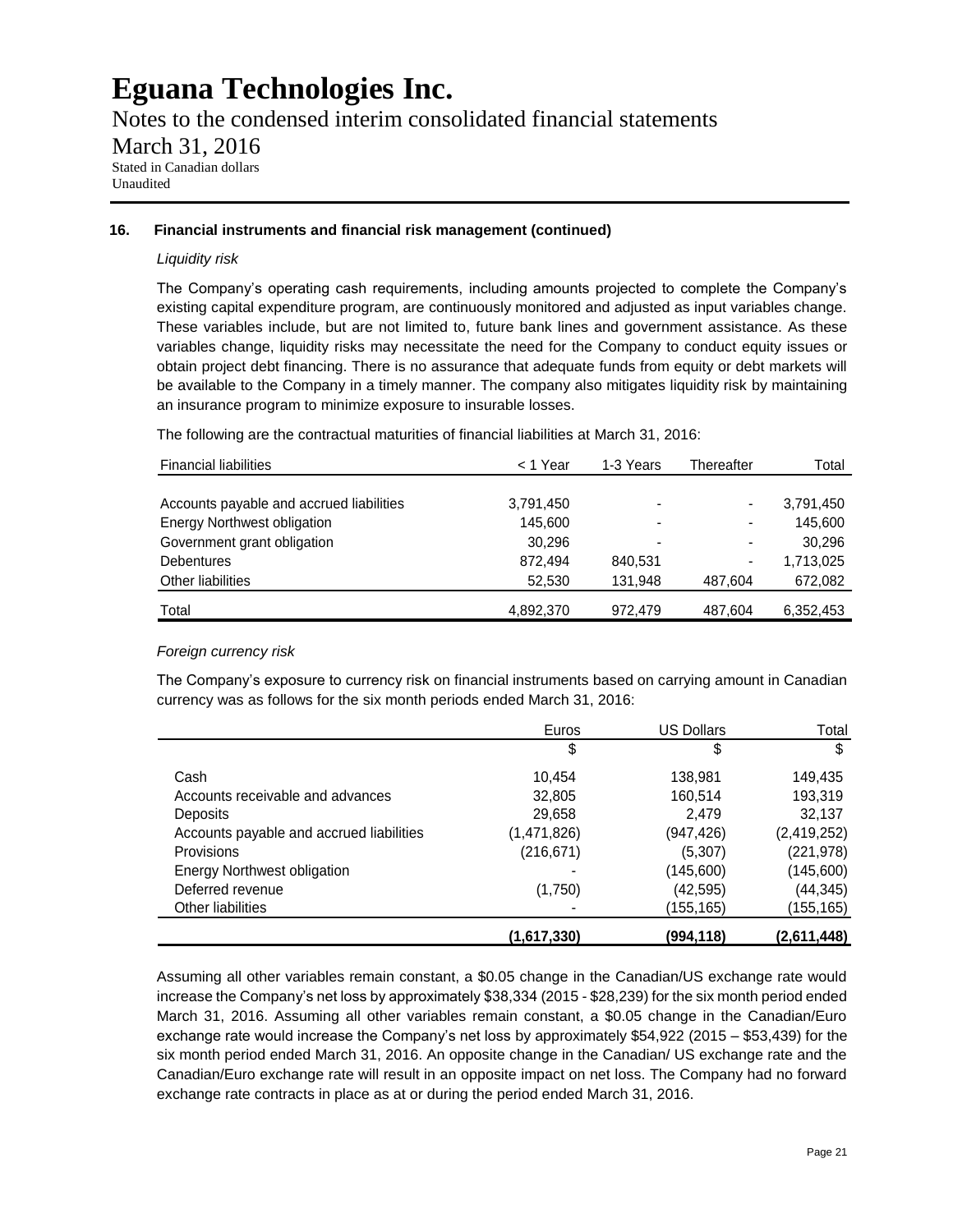Notes to the condensed interim consolidated financial statements

March 31, 2016

Stated in Canadian dollars Unaudited

### **16. Financial instruments and financial risk management (continued)**

### *Interest rate risk*

Interest rate risk refers to the risk that cash flows associated with the instrument will fluctuate due to changes in market interest rates. The Company currently does not use interest rate hedges, fixed interest rate contracts or variable rate debt to manage the Company's exposure to interest rate fluctuations.

### *Fair value*

The carrying value and fair value of financial instruments at March 31, 2016, is disclosed below by financial instrument category:

|                                          | Carrying  |                   |
|------------------------------------------|-----------|-------------------|
| <b>Financial instrument</b>              | value     | <b>Fair value</b> |
|                                          |           |                   |
| Accounts receivable and advances         | 389.182   | 389.182           |
| Accounts payable and accrued liabilities | 3.791.450 | 3.791.450         |

The Company categorizes its financial instruments carried at fair value into one of three different levels depending on the observability of the inputs employed in the measurement. The Company valued cash using Level 1 input, the other liabilities were measured at fair value using Level 2 inputs (Note 9) and the embedded derivatives on the Company's debentures (Note 8), and Energy Northwest obligation (Note 6) were measured at a fair value using Level 3 inputs.

### **17. Related party transactions**

Other than as disclosed elsewhere in the unaudited condensed interim consolidated financial statements, the Company had the following related party salaries, benefits and share based compensation:

|                                  | Three months ended |         | Six months ended |         |
|----------------------------------|--------------------|---------|------------------|---------|
|                                  | 2016               | 2015    | 2016             | 2015    |
|                                  |                    | \$      | \$               | \$      |
| General and administrative       | 54,000             | 97,085  | 108,000          | 204,372 |
| Product research and development | 11,591             | 38,624  | 23,182           | 71,648  |
| Selling and Marketing            | 27,046             |         | 54,091           |         |
| <b>Operations</b>                | 12,000             | 49,500  | 24,000           | 99,000  |
| <b>Total</b>                     | 104,637            | 185,209 | 209,273          | 375,020 |

Financing costs of \$2,209 and \$7,792 for the three month and six month periods ended March 31, 2016 (2015 - \$3,534 and \$28,071) related to the debentures held by key personnel and directors are included in the statement of loss. Interest payments amounted to \$408 and \$899 (2015 - \$1,426 and \$6,764) for the three month and six month periods ended March 31, 2016.

Included in accounts payable and accrued liabilities is \$257,412 (September 30, 2015 - \$235,998) due to directors and members of key management personnel.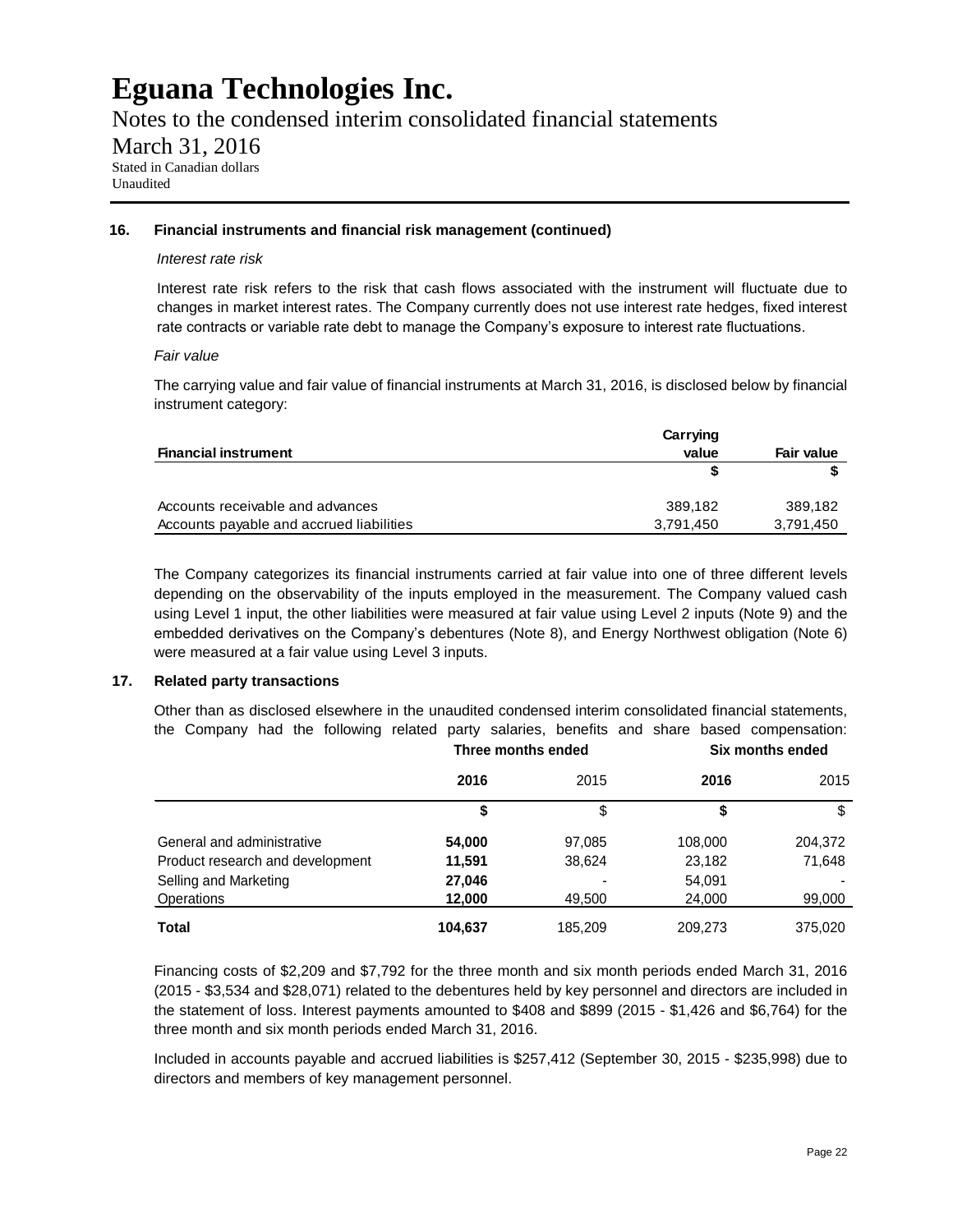Notes to the condensed interim consolidated financial statements

### March 31, 2016

Stated in Canadian dollars Unaudited

### **17. Related party transactions (continued)**

In December 2014, a subsidiary of the Company purchased a \$46,000 debenture with a remaining balance owing of \$42,167 of debenture issued in 2012 and \$240,000 of debentures issued in 2013 from key personnel and directors of the Company.

In December 2014, key personnel and directors converted their Series 15 preferred shares to common shares.

In December 2014, key management personnel and directors subscribed for 1,100,000 common share units at \$0.30 per unit.

In August 2015, the Company agreed to a termination settlement with its former CEO who remains a director of the Company (Note 9).

In September 2015, key management personnel and directors subscribed for 2,826,190 common share units at \$0.0525 per unit.

In April 2016, subsequent to quarter end, key personnel and directors of the Company purchased 3,125,000 common shares at \$0.12 per unit.

### **18. Financing costs**

|                                                                                                     | Three months ended |         | Six months ended |         |
|-----------------------------------------------------------------------------------------------------|--------------------|---------|------------------|---------|
|                                                                                                     | 2016               | 2015    | 2016             | 2015    |
|                                                                                                     | \$                 | \$      | \$               | S       |
| Interest on Northwest obligation                                                                    | 2,522              | 4,133   | (28, 032)        | 8,127   |
| Interest on bank debt                                                                               |                    | 4.667   |                  | 20,356  |
| Interest on debenture                                                                               | 99,873             | 146,213 | 210.123          | 316.164 |
| Change in fair value of embedded derivatives                                                        |                    | 9.881   |                  |         |
| Accretion of government grant obligation                                                            | 1.605              | (5,980) | 4,930            | 6,072   |
| Change in fair value of common shares to be issued on<br>conversion in respect of accreted dividend |                    |         |                  | 211,760 |
| Accretion of other liabilities                                                                      | 52,432             |         | 90,220           |         |
| Amortization of financing fees                                                                      | 275,566            | 15.427  | 309.701          | 49,562  |
| Total                                                                                               | 431.998            | 174.341 | 586.942          | 612.041 |

### **19. Personnel expenses**

|                 | Three months ended |         | Six months ended |         |
|-----------------|--------------------|---------|------------------|---------|
|                 | 2016               | 2015    | 2016             | 2015    |
|                 |                    | \$      |                  | \$      |
| Wages           | 281,168            | 265,367 | 577,081          | 548,272 |
| <b>Benefits</b> | 14.974             | 28,100  | 31.795           | 39,576  |
| Total           | 296,142            | 293,467 | 608,876          | 587,848 |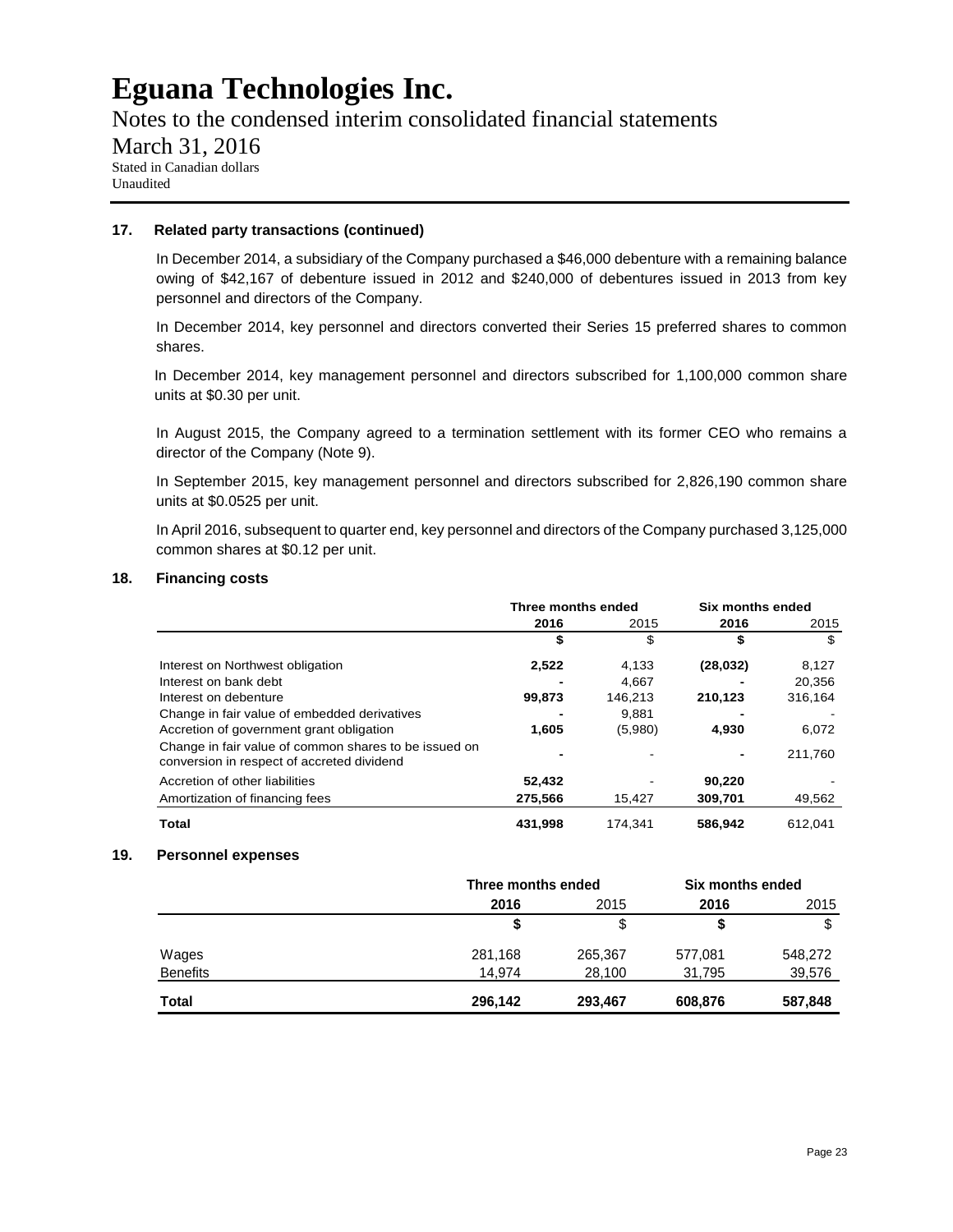Notes to the condensed interim consolidated financial statements

March 31, 2016

Stated in Canadian dollars Unaudited

### **20. Supplemental information**

The changes in non-cash working capital for the three month and six month periods ended March 31, 2016 and 2015 is as follows:

|                                          | Three months ended |            | Six months ended |            |
|------------------------------------------|--------------------|------------|------------------|------------|
|                                          | 2016               | 2015       | 2016             | 2015       |
|                                          | \$                 | \$         | \$               | \$         |
| Operating activities                     |                    |            |                  |            |
| Decrease (increase) in assets            |                    |            |                  |            |
| Accounts receivable and advances         | (10, 880)          | (557, 923) | (184, 517)       | (695, 420) |
| Prepaid expense and deposits             | 25,568             | 91,040     | 86,811           | (13,032)   |
| Inventory                                | (85, 559)          | (112, 463) | (472,012)        | (147,203)  |
|                                          | (70, 871)          | (579, 346) | (569, 718)       | (855, 655) |
| Increase (decrease) in liabilities       |                    |            |                  |            |
| Accounts payable and accrued liabilities | 217,056            | 216.969    | 422,120          | 580,117    |
| Deferred revenue                         | 21,301             |            | (15, 132)        |            |
|                                          | 167.486            | (362.377)  | (162,730)        | (275,538)  |

### **21. Commitments**

(a) At March 31, 2016, Eguana had commitments for premises as follows:

| Less than one year         | 83,100                   |
|----------------------------|--------------------------|
| Between one and five years | 60,600                   |
| More than five years       | $\overline{\phantom{a}}$ |
|                            | 143,700                  |

The Company has the right to renew is Calgary premises for a period of five years at the end of the term.

### **22. Segmented information**

### *Major customers*

The Company had five customers where product sales were greater than 10% in the six month period ended March 31, 2016. One customer had attributed sales of approximately \$134,356 and \$334,557 for the three and six months ended March 31, 2016 (2015 – \$1,456,031 and \$2,966,757).

### **23. Legal disputes**

The Company is in a dispute with a prior customer because of the cancellation of a supply contract. The Company is seeking full collection of the accounts receivable from the customer, in addition to other amounts from the customer because of the cancellation. The collection of the related outstanding receivable is uncertain due to litigation risks and has been provided for. The customer, in return, has made warranty claims against the Company for which the Company has denied. The Company has recorded a warranty provision to cover the expected warranty claims arising from all sales made including sales to the customer. There has been no change from year end. Subsequent to quarter end, the Company notified the customer that it would file a claim in the German court.